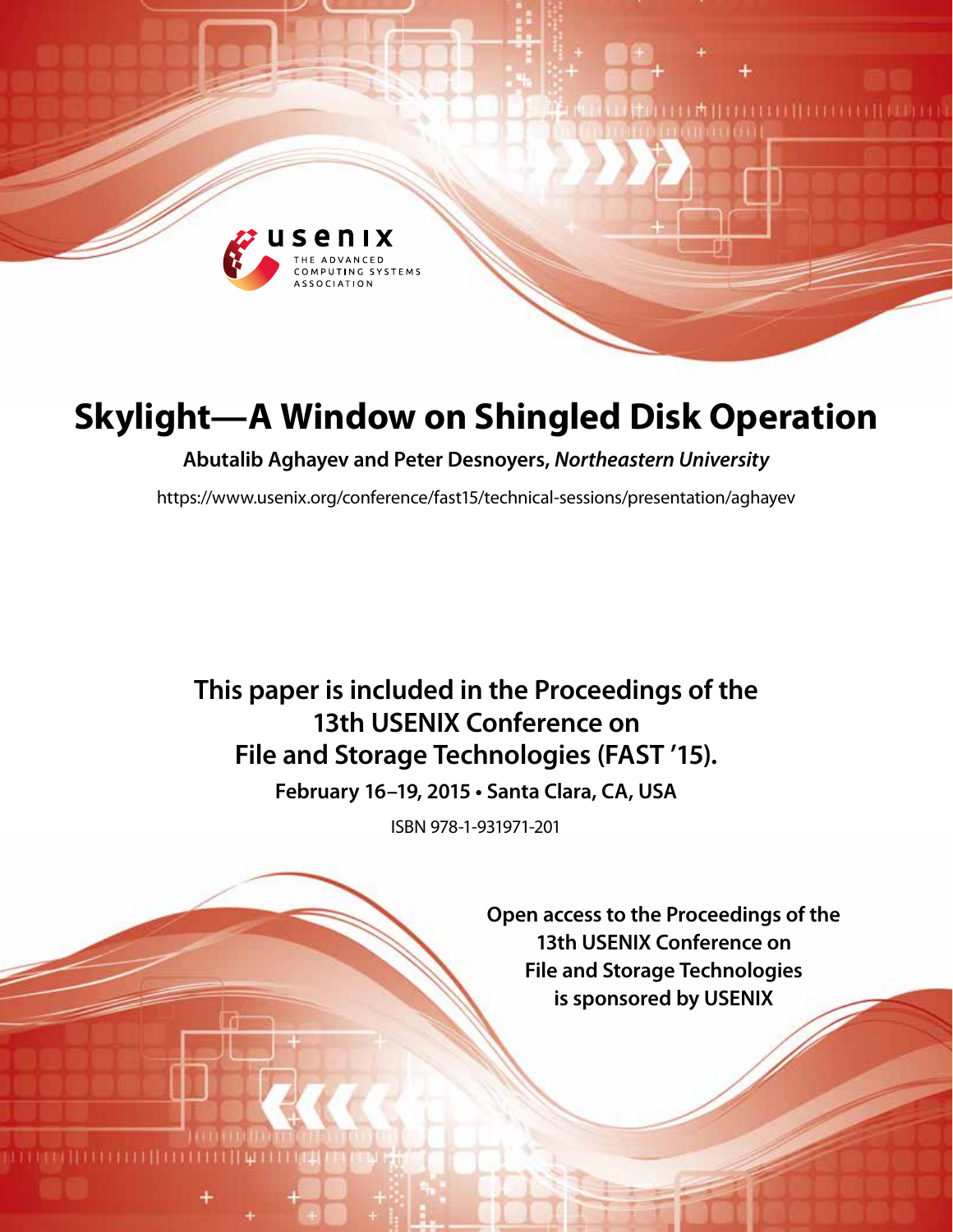## Skylight—A Window on Shingled Disk Operation

Abutalib Aghayev Peter Desnoyers *Northeastern University*

#### Abstract

We introduce Skylight, a novel methodology that combines software and hardware techniques to reverse engineer key properties of drive-managed Shingled Magnetic Recording (SMR) drives. The software part of Skylight measures the latency of controlled I/O operations to infer important properties of drive-managed SMR, including type, structure, and size of the persistent cache; type of cleaning algorithm; type of block mapping; and size of bands. The hardware part of Skylight tracks drive head movements during these tests, using a high-speed camera through an observation window drilled through the cover of the drive. These observations not only confirm inferences from measurements, but resolve ambiguities that arise from the use of latency measurements alone. We show the generality and efficacy of our techniques by running them on top of three emulated and two real SMR drives, discovering valuable performance-relevant details of the behavior of the real SMR drives.

#### 1 Introduction

In the nearly 60 years since the hard disk drive (HDD) has been introduced, it has become the mainstay of computer storage systems. In 2013 the hard drive industry shipped over 400 exabytes [1] of storage, or almost 60 gigabytes for every person on earth. Although facing strong competition from NAND flash-based solid-state drives (SSDs), magnetic disks hold a  $10\times$  advantage over flash in both total bits shipped [2] and per-bit cost [3], an advantage that will persist if density improvements continue at current rates.

The most recent growth in disk capacity is the result of improvements to perpendicular magnetic recording (PMR) [4], which has yielded terabyte drives by enabling bits as short as 20 nm in tracks 70 nm wide [5], but further increases will require new technologies [6]. Shingled Magnetic Recording (SMR) [7] is the first such technology to reach market: 5 TB drives are available from Seagate [8] and shipments of 8 TB and 10 TB drives have been announced by Seagate [9] and

HGST [10]. Other technologies (Heat-Assisted Magnetic Recording [11] and Bit-Patterned Media [12]) remain in the research stage, and may in fact use shingled recording when they are released [13].

Shingled recording spaces tracks more closely, so they overlap like rows of shingles on a roof, squeezing more tracks and bits onto each platter [7]. The increase in density comes at a cost in complexity, as modifying a disk sector will corrupt other data on the overlapped tracks, requiring copying to avoid data loss [14–17]. Rather than push this work onto the host file system [18,19], SMR drives shipped to date preserve compatibility with existing drives by implementing a Shingle Translation Layer (STL) [20,21] that hides this complexity.

Like an SSD, an SMR drive combines out-of-place writes with dynamic mapping in order to efficiently update data, resulting in a drive with performance much different from that of a Conventional Magnetic Recording (CMR) drive due to seek overhead for out-of-order operations. However unlike SSDs, which have been extensively measured and characterized [22,23], little is known about the behavior and performance of SMR drives and their translation layers, or how to optimize file systems, storage arrays, and applications to best use them.

We introduce a methodology for measuring and characterizing such drives, developing a specific series of micro-benchmarks for this characterization process, much as has been done in the past for conventional drives [24–26]. We augment these timing measurements with a novel technique that tracks actual head movements via high-speed camera and image processing and provides a source of reliable information in cases where timing results are ambiguous.

We validate this methodology on three different emulated drives that use STLs previously described in the literature [20, 21, 27], implemented as a Linux *device mapper target* [28] over a conventional drive, demonstrating accurate inference of properties. We then apply this methodology to 5 TB and 8 TB SMR drives provided by Seagate, inferring the STL algorithm and its properties and providing the first public characterization of such drives.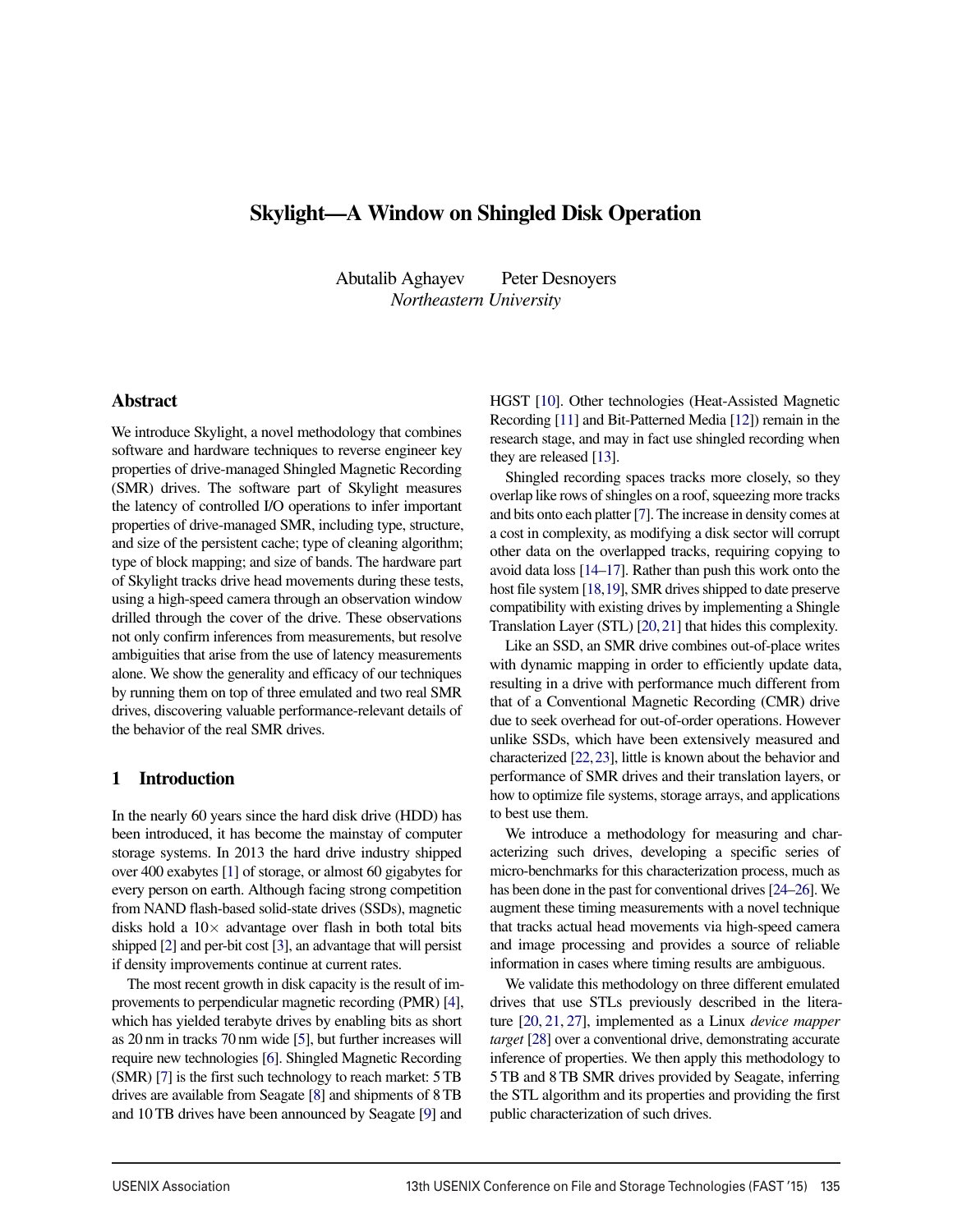Using our approach we are able to discover important characteristics of the Seagate SMR drives and their translation layer, including the following:

Cache type and size: The drives use a persistent disk cache of 20 GiB and 25 GiB on the 5 TB and 8 TB drives, respectively, with high random write speed until the cache is full. The effective cache size is a function of write size and queue depth.

Persistent cache structure: The persistent disk cache is written as journal entries with quantized sizes—a phenomenon absent from the academic literature on SMRs. Block Mapping: Non-cached data is statically mapped, using a fixed assignment of logical block addresses (LBAs) to physical block addresses (PBAs), similar to that used in CMR drives, with implications for performance and durability.

Band size: SMR drives organize data in *bands*—a set of contiguous tracks that are re-written as a unit; the examined drives have a small band size of 15–40MiB.

Cleaning mechanism: Aggressive cleaning during idle times moves data from the persistent cache to bands; cleaning duration is 0.6–1.6 s per modified band.

Our results show the details that may be discovered using Skylight, most of which impact (negatively or positively) the performance of different workloads, as described in § 6. These results—and the toolset allowing similar measurements on new drives—should thus be useful to users of SMR drives, both in determining what workloads are best suited for these drives and in modifying applications to better use them. In addition, we hope that they will be of use to designers of SMR drives and their translation layers, by illustrating the effects of low-level design decisions on system-level performance.

In the rest of the paper we give an overview of Shingled Magnetic Recording  $(\S 2)$  followed by the description of emulated and real drives examined (§ 3). We then present our characterization methodology and apply it to all of the drives  $(\S 4)$ ; finally, we survey related work  $(\S 5)$  and present our conclusions  $(\S 6)$ .

## 2 Background

Shingled recording is a response to limitations on areal density with perpendicular magnetic recording due to the superparamagnetic limit [6]. In brief, for bits to become smaller, write heads must become narrower, resulting in weaker magnetic fields. This requires lower coercivity (easily recordable) media, which is more vulnerable to bit flips due to thermal noise, requiring larger bits for reliability. As the head gets smaller this minimum bit size gets larger, until it reaches the width of the head and further scaling is impossible.

Several technologies have been proposed to go beyond this limit, of which SMR is the simplest [7]. To decrease the bit size further, SMR reduces the track width while keeping the head size constant, resulting in a head that writes



**Figure 1:** Shingled disk tracks with head width  $k=2$ 

a path several tracks wide. Tracks are then overlapped like rows of shingles on a roof, as seen in Figure 1. Writing these overlapping tracks requires only incremental changes in manufacturing, but much greater system changes, as it becomes impossible to re-write a single sector without destroying data on the overlapped sectors.

For maximum capacity an SMR drive could be written from beginning to end, utilizing all tracks. Modifying any of this data, however, would require reading and re-writing the data that would be damaged by that write, and data to be damaged by the re-write, etc. until the end of the surface is reached. This cascade of copying may be halted by inserting *guard regions*—tracks written at the full head width—so that the tracks before the guard region may be re-written without affecting any tracks following it, as shown in Figure 2. These guard regions divide each disk surface into re-writable bands; since the guards hold a single track's worth of data, storage efficiency for a band size of *b* tracks is  $\frac{b}{b+k-1}$ .

Given knowledge of these bands, a host file system can ensure they are only written sequentially, for example, by implementing a log-structured file system [18,29]. Standards are being developed to allow a drive to identify these bands to the host [19]: *host-aware* drives report sequential-write-preferred bands (an internal STL handles non-sequential writes), and *host-managed* drives report sequential-write-required bands. These standards are still in draft form, and to date no drives based on them are available on the open market.

Alternately the *drive-managed* disks present a standard re-writable block interface that is implemented by an internal Shingle Translation Layer, much as an SSD uses a Flash Translation Layer (FTL). Although the two are logically similar, appropriate algorithms differ due to differences in the constraints placed by the underlying media: (a) high seek times for non-sequential access, (b) lack of high-speed reads, (c) use of large (10s to 100s of MB) cleaning units, and (d) lack of wear-out, eliminating the need for wear leveling.

These translation layers typically store all data in bands where it is mapped at a coarse granularity, and devote a small fraction of the disk to a *persistent cache*, as shown in Figure 2, which contains copies of recently-written data. Data that should be retrieved from the persistent cache may be identified by checking a *persistent cache map* (or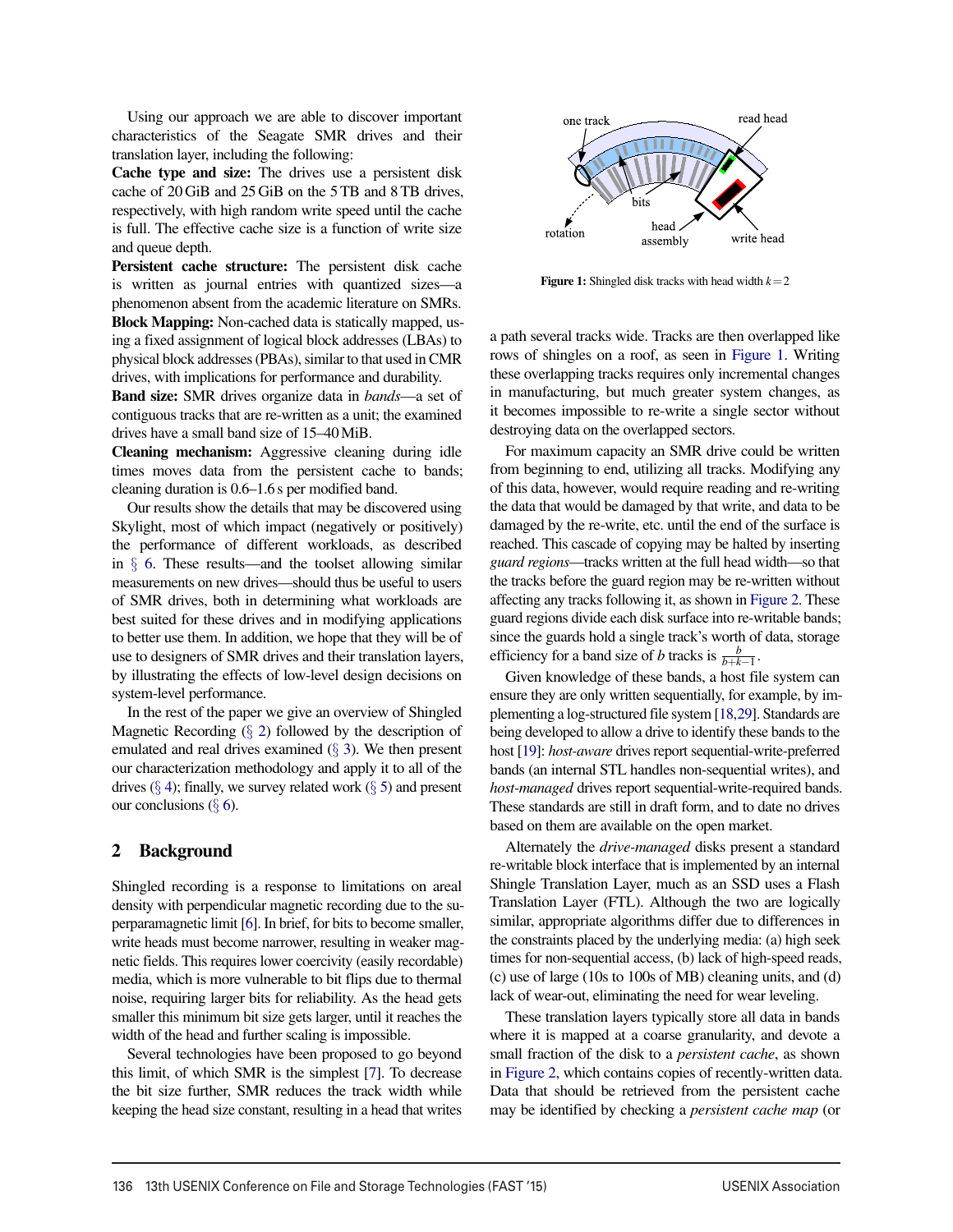

Figure 2: Surface of a platter in a hypothetical SMR drive. A persistent cache consisting of 9 tracks is located at the outer diameter. The guard region that separates the persistent cache from the first band is simply a track that is written at a full head width of k tracks. Although the guard region occupies the width of k tracks, it contains a single track's worth of data and the remaining k-1 tracks are wasted. The bands consist of 4 tracks, also separated with a guard region. Overwriting a sector in the last track of any band will not affect the following band. Overwriting a sector in any of the tracks will require reading and re-writing all of the tracks starting at the affected track and ending at the guard region within the band.

*exception map*) [20, 21]. Data is moved back from the persistent cache to bands by the process of *cleaning*, which performs read-modify-write (RMW) on every band whose data was overwritten. The cleaning process may be *lazy*, running only when the free cache space is low, or *aggressive*, running during idle times.

In one translation approach, a static mapping algorithmically assigns a *native location* [20] (a PBA) to each LBA in the same way as is done in a CMR drive. An alternate approach uses coarse-grained dynamic mapping for non-cached LBAs [20], in combination with a small number of free bands. During cleaning, the drive writes an updated band to one of these free bands and then updates the dynamic map, potentially eliminating the need for a temporary staging area for cleaning updates and sequential writes.

In any of these cases drive operation may change based on the setting of the *volatile cache* (enabled or disabled) [30]. When the volatile cache is disabled, writes are required to be persistent before completion is reported to the host. When it is enabled, persistence is only guaranteed after a FLUSH command or a write command with the flush (FUA) flag set.

#### 3 Test Drives

We now describe the drives we study. First, we discuss how we emulate three SMR drives using our implementation of two STLs described in the literature. Second, we describe the real SMR drives we study in this paper and the real CMR drive we use for emulating SMR drives.

#### 3.1 Emulated Drives

We implement Cassuto et al.'s *set-associative* STL [20] and a variant of their *S-blocks* STL [20,31], which we call *fully-associative* STL, as Linux device mapper targets. These are kernel modules that export a pseudo block device to user-space that internally behaves like a drive-managed SMR—the module translates incoming requests using the translation algorithm and executes them on a CMR drive.

The *set-associative* STL manages the disk as a set of *N* iso-capacity (same-sized) data bands, with typical sizes of  $20-40$  MiB, and uses a small  $(1-10\%)$  section of the disk as the persistent cache. The persistent cache is also managed as a set of *n* iso-capacity cache bands where  $n \ll N$ . When a block in data band *a* is to be written, a cache band chosen through (*a* mod *n*); the next empty block in this cache band is written and the persistent cache map is updated. Further accesses to the block are served from the cache band until cleaning moves the block to its native location, which happens when the cache band becomes full.

The *fully-associative* STL, on the other hand, divides the disk into large (we used 40 GiB) zones and manages each zone independently. A zone starts with 5% of its capacity provisioned to free bands for handling updates. When a block in logical band *a* is to be written to the corresponding physical band *b*, a free band *c* is chosen and written to and the persistent cache map is updated. When the number of free bands falls below a threshold, cleaning merges the bands *b* and *c* and writes it to a new band *d* and remaps the logical band *a* to the physical band *d*, freeing bands *b* and *c* in the process. This dynamic mapping of bands allows the fully-associative STL to handle streaming writes with zero overhead.

To evaluate the accuracy of our emulation strategy, we implemented a pass-through device mapper target and found negligible overhead for our tests, confirming a previous study [32]. Although in theory, this emulation approach may seem disadvantaged by the lack of access to exact sector layout, in practice this is not the case—even in real SMR drives, the STL running inside the drive is implemented on top of a layer that provides linear PBAs by hiding sector layout and defect management [33]. Therefore, we believe that the device mapper target running on top of a CMR drive provides an accurate model for predicting the behavior of an STL implemented by the controller of an SMR drive.

Table 1 shows the three emulated SMR drive configurations we use in our tests. The first two drives use the set-associative STL, and they differ in the type of persistent cache and band size. The last drive uses the fully-associative STL and disk for the persistent cache. We do not have a drive configuration combining the fully-associative STL and flash for persistent cache, since the fully-associative STL was designed for a drive with a disk cache and uses multiple disk caches evenly spread out on a disk to avoid long seeks during cleaning.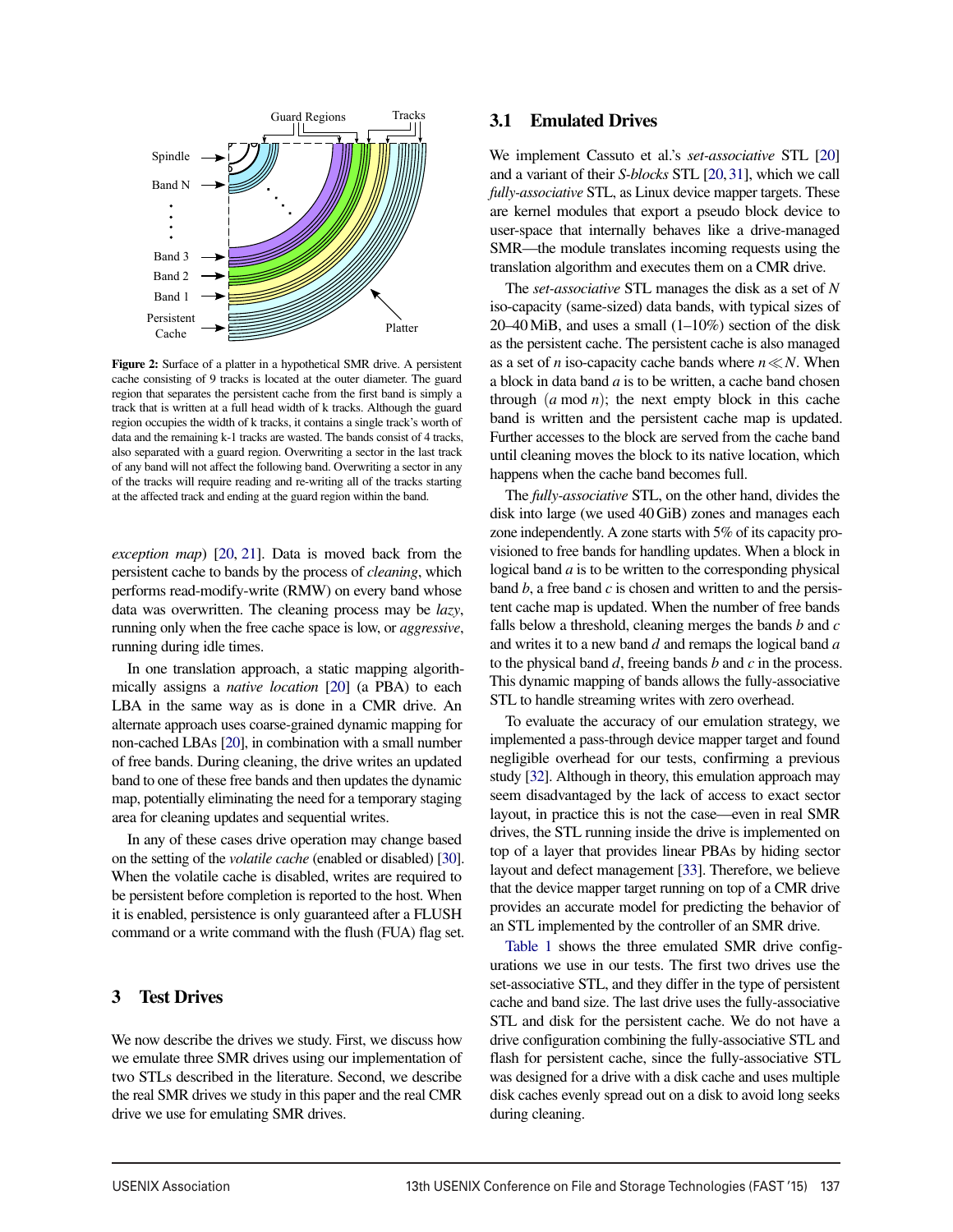| Drive Name     | STL               | Persistent Cache<br>Type and Size | <b>Disk Cache Multiplicity</b> | Cleaning Type | <b>Band Size</b> | Mapping Type | Size     |
|----------------|-------------------|-----------------------------------|--------------------------------|---------------|------------------|--------------|----------|
| Emulated-SMR-1 | Set-associative   | Disk. 37.2 GiB                    | Single at ID                   | Lazy          | $40$ MiB         | Static       | 3.9 TB   |
| Emulated-SMR-2 | Set-associative   | Flash, 9.98 GiB                   | N/A                            | Lazy          | $25$ MiB         | Static       | 3.9 TB   |
| Emulated-SMR-3 | Fully-associative | Disk. 37.2 GiB                    | Multiple                       | Aggressive    | $20$ MiB         | Dynamic      | $3.9$ TB |

Table 1: Emulated SMR drive configurations.

To emulate an SMR drive with a flash cache (Emulate-SMR-2) we use the Emulate-SMR-1 implementation, but use a device mapper linear target to redirect the underlying LBAs corresponding to the persistent cache, storing them on an SSD.

To check the correctness of the emulated SMR drives we ran repeated burn-in tests using fio [34]. We also formatted emulated drives with ext4, compiled the Linux kernel on top, and successfully booted the system with the compiled kernel. The source code for STLs (1,200 lines of C) and a testing framework (250 lines of Go) are available at http://sssl.ccs.neu.edu/skylight.

## 3.2 Real Drives

Two real SMR drives were tested: Seagate ST5000AS0011, a 5900 RPM desktop drive (rotation time  $\approx 10$  ms) with four platters, eight heads, and 5 TB capacity (termed Seagate-SMR below), and Seagate ST8000AS0011, a similar drive with six platters, twelve heads and 8 TB capacity. Emulated drives use a Seagate ST4000NC001 (Seagate-CMR), a real CMR drive identical in drive mechanics and specification (except the 4 TB capacity) to the ST5000AS0011. Results for the 8 TB and 5 TB SMR drives were similar; to save space, we only present results for the publicly-available 5 TB drive.

## 4 Characterization Tests

To motivate our drive characterization methodology we first describe the goals of our measurements. We then describe the mechanisms and methodology for the tests, and finally present results for each tested drive. For emulated SMR drives, we show that the tests produce accurate answers, based on implemented parameters; for real SMR drives we discover their properties. The behavior of the real SMR drives under some of the tests engenders further investigation, leading to the discovery of important details about their operation.

#### 4.1 Characterization Goals

The goal of our measurements is to determine key drive characteristics and parameters:

Drive type: In the absence of information from the vendor, is a drive an SMR or a CMR?

Persistent cache type: Does the drive use flash or disk for the persistent cache? The type of the persistent cache affects



Figure 3: SMR drive with the observation window encircled in red. Head assembly is visible parked at the inner diameter.

the performance of random writes and reliable—volatile cache-disabled—sequential writes. If the drive uses disk for persistent cache, is it a single cache, or is it distributed across the drive [20, 31]? The layout of the persistent disk cache affects the cleaning performance and the performance of the sequential read of a sparsely overwritten linear region.

Cleaning: Does the drive use aggressive cleaning, improving performance for low duty-cycle applications, or lazy cleaning, which may be better for throughput-oriented ones? Can we predict the performance impact of cleaning?

Persistent cache size: After some number of out-of-place writes the drive will need to begin a cleaning process, moving data from the persistent cache to bands so that it can accept new writes, negatively affecting performance. What is this limit, as a function of total blocks written, number of write operations, and other factors?

Band size: Since a band is the smallest unit that may be re-written efficiently, knowledge of band size is important for optimizing SMR drive workloads [20,27]. What are the band sizes for a drive, and are these sizes constant over time and space [35]?

Block mapping: The mapping type affects performance of both cleaning and reliable sequential writes. For LBAs that are not in the persistent cache, is there a static mapping from LBAs to PBAs, or is this mapping dynamic?

Zone structure: Determining the zone structure of a drive is a common step in understanding block mapping and band size, although the structure itself has little effect on external performance.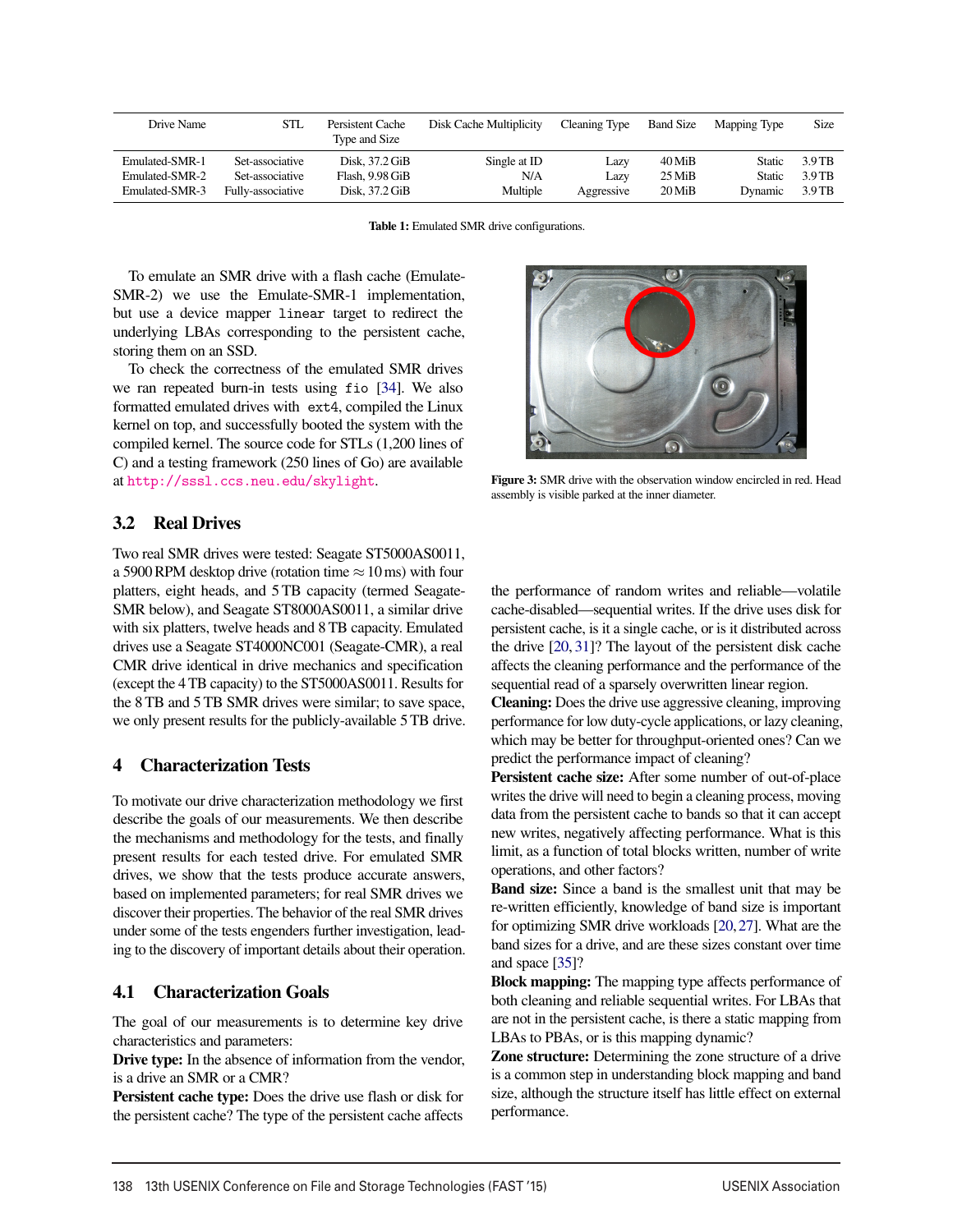

Figure 4: Discovering drive type using latency of random writes. Y-axis varies in each graph.



Figure 5: Seagate-SMR head position during random writes.

#### 4.2 Test Mechanisms

The software part of Skylight uses fio to generate microbenchmarks that elicit the drive characteristics. The hardware part of Skylight tracks the head movement during these tests. It resolves ambiguities in the interpretation of the latency data obtained from the micro-benchmarks and leads to discoveries that are not possible with micro-benchmarks alone. To make head tracking possible, we installed (under clean-room conditions) a transparent window in the drive casing over the region traversed by the head. Figure 3 shows the head assembly parked at the inner diameter (ID). We recorded the head movements using Casio EX-ZR500 camera at 1,000 frames per second and processed the recordings with ffmpeg to generate head location value for each video frame.

We ran the tests on a 64-bit Intel Core-i3 Haswell system with 16 GiB RAM and 64-bit Linux kernel version 3.14. Unless otherwise stated, we disabled kernel read-ahead, drive look-ahead and drive volatile cache using hdparm.

Extensions to fio developed for these tests have been integrated back and are available in the latest fio release. Slow-motion clips for the head position graphs shown in the paper, as well as the tests themselves, are available at http://sssl.ccs.neu.edu/skylight.

#### 4.3 Drive Type and Persistent Cache Type

Test 1 exploits the unusual random write behavior of the SMR drives to differentiate them from CMR drives. While random writes to a CMR drive incur varying latency due to random seek time and rotational delay, random writes to an SMR drive are sequentially logged to the persistent cache with a fixed latency. If random writes are not local, SMR drives using separate persistent caches by the LBA range [20] may still incur varying write latency. Therefore, random writes are done within a small region to ensure that a single persistent cache is used.

| <b>Test 1:</b> Discovering Drive Type                              |  |  |
|--------------------------------------------------------------------|--|--|
| 1 Write blocks in the first 1 GiB in random order to the drive.    |  |  |
| 2 if latency is fixed then the drive is SMR else the drive is CMR. |  |  |

Figure 4 shows the results for this test. Emulated-SMR-1 sequentially writes incoming random writes to the persistent cache. It fills one empty block after another and due to synchronicity of the writes it misses the next empty block by the time the next write arrives. Therefore, it waits for a complete rotation resulting in a 10 ms write latency, which is the rotation time of the underlying CMR drive. The sub-millisecond latency of Emulated-SMR-2 shows that this drive uses flash for the persistent cache. The latency of Emulated-SMR-3 is identical to that of Emulated-SMR-1, suggesting a similar setup. The varying latency of Seagate-CMR identifies it as a conventional drive. Seagate-SMR shows a fixed  $\approx$  25 ms latency with a  $\approx$  325 ms bump at the 240th write. While the fixed latency indicates that it is an SMR drive, we resort to the head position graph to understand why it takes 25 ms to write a single block and what causes the 325 ms latency.

Figure 5 shows that the head, initially parked at the ID, seeks to the outer diameter (OD) for the first write. It stays there during the first 239 writes (incidentally, showing that the persistent cache is at the OD), and on the 240th write it seeks to the center, staying there for  $\approx 285 \,\text{ms}$  before seeking back and continuing to write.

Is all of 25 ms latency associated with every block write spent writing or is some of it spent in rotational delay? When we repeat the test multiple times, the completion time of the first write ranges between 41 and 52 ms, while the remaining writes complete in 25 ms. The latency of the first write always consists of a seek from the ID to the OD ( $\approx$  16 ms). We presume that the remaining time is spent in rotational delay likely waiting for the beginning of a delimited location—and writing (25 ms). Depending on where the head lands after the seek, the latency of the first write changes between 41 ms and 52 ms. The remaining writes are written as they arrive, without seek time and rotational delay, each taking 25 ms. Hence, a single block *host write* results in a 2.5 track *internal write*. In the following section we explore this phenomenon further.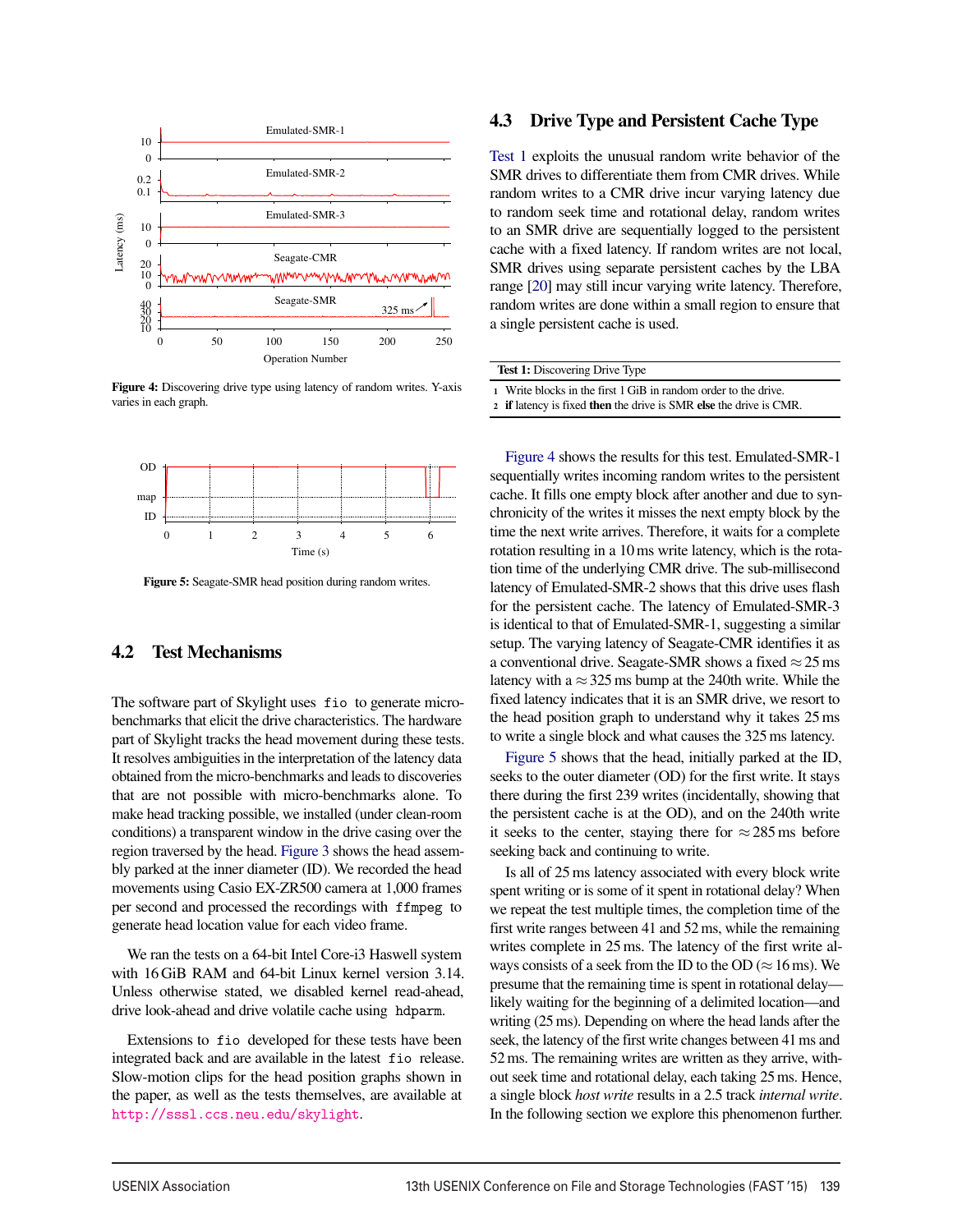

Figure 6: Surface of a disk platter in a hypothetical SMR drive divided into two 2.5 track imaginary regions. The left figure shows the placement of random blocks 3 and 7 when writing synchronously. Each internal write contains a single block and takes 25 ms (50 ms in total) to complete. The drive reports 25 ms write latency for each block; reading the blocks in the written order results in a 5 ms latency. The right figure shows the placement of blocks when writing asynchronously with high queue depth. A single internal write contains both of the blocks, taking 25 ms to complete. The drive still reports 25 ms write latency for each block; reading the blocks back in the written order results in a 10 ms latency due to missed rotation.



Figure 7: Random write latency of different write sizes on Seagate-SMR, when writing at the queue depth of 31.

#### 4.3.1 Journal Entries with Quantized Sizes

If after Test 1 we immediately read blocks in the written order, read latency is fixed at  $\approx$  5 ms, indicating 0.5 track distance (covering a complete track takes a full rotation, which is 10 ms for the drive; therefore 5 ms translates to 0.5 track distance) between blocks. On the other hand, if we write blocks asynchronously at the maximum queue depth of 31 [36] and immediately read them, latency is fixed at  $\approx$  10 ms, indicating a missed rotation due to contiguous placement. Furthermore, although the drive still reports 25 ms completion time for every write, asynchronous writes complete faster—for the 256 write operations, asynchronous writes complete in 216 ms whereas synchronous writes complete in 6,539 ms, as seen in Figure 5. Gathering these facts, we arrive at Figure 6. Writing asynchronously with high queue depth allows the drive to pack multiple blocks into a single internal write, placing them contiguously (shown on the right). The drive reports the completion of individual host writes packed into the same internal write once the internal write completes. Thus, although each of the host writes in the same internal write is reported to take 25 ms, it is the same 25 ms that went into writing the internal write. As a result, in the asynchronous case, the drive does fewer internal writes, which accounts for the fast completion time. The contiguous placement also explains the 10 ms latency when reading blocks in the written order. Writing synchronously, however, results in doing a separate internal write for every block (shown on the left), taking longer to complete. Placing blocks starting at the beginning of 2.5 track internal writes explains the 5 ms latency when reading blocks in the written order.

To understand how the internal write size changes with the increasing host write size, we keep writing at the maximum queue depth, gradually increasing the write size. Figure 7 shows that the writes in the range of 4 KiB–26 KiB result in 25 ms latency, suggesting that 31 host writes in this size range fit in a single internal write. As we jump to the 28 KiB writes, the latency increases by  $\approx$  5 ms (or 0.5 track) and remains approximately constant for the writes of sizes up to 54 KiB. We observe a similar jump in latency as we cross from 54 KiB to 56 KiB and also from 82 KiB to 84 KiB. This shows that the internal write size increases in 0.5 track increments. Given that the persistent cache is written using a "log-structured journaling mechanism" [37], we infer that the 0.5 track of 2.5 track minimum internal write is the journal entry that grows in 0.5 track increments, and the remaining 2 tracks contain out-of-band data, like parts of the persistent cache map affected by the host writes. The purpose of this quantization of journal entries is not known, but may be in order to reduce rotational delay or simplify delimiting and locating them. We further hypothesize that the 325 ms delay in Figure 4, observed every 240th write, is a map merge operation that stores the updated map at the middle tracks.

As the write size increases to 256 KiB we see varying delays, and inspection of completion times shows less than 31 writes completing in each burst, implying a bound on the journal entry size. Different completion times for large writes suggest that for these, the journal entry size is determined dynamically, likely based on the available drive resources at the time when the journal entry is formed.

#### 4.4 Disk Cache Location and Layout

We next determine the location and layout of the disk cache, exploiting a phenomenon called *fragmented reads* [20]. When sequentially reading a region in an SMR drive, if the cache contains newer version of some of the blocks in the region, the head has to seek to the persistent cache and back, physically fragmenting a logically sequential read. In Test 2, we use these variations in seek time to discover the location and layout of the disk cache.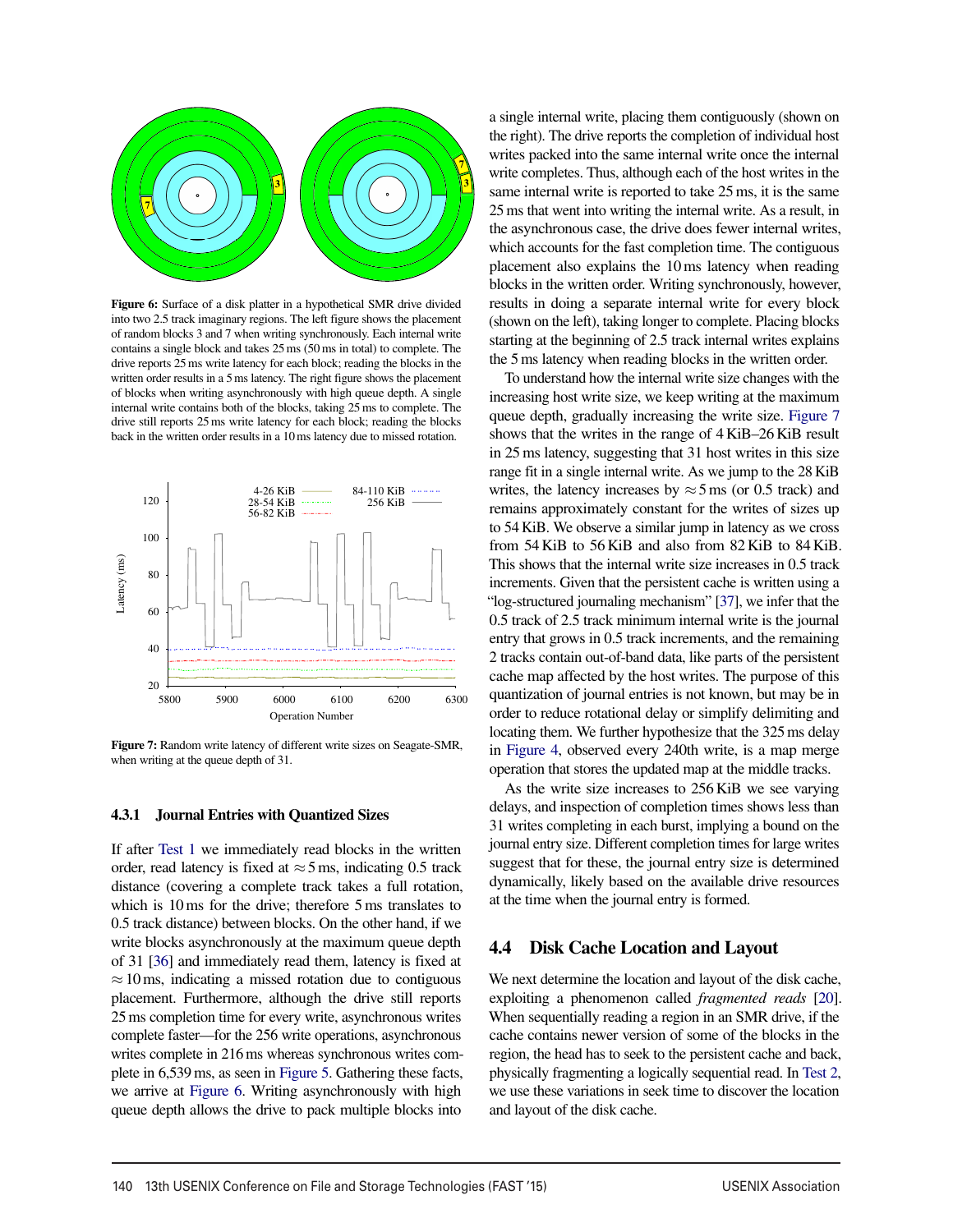

Figure 8: Discovering disk cache structure and location using fragmented reads.



Figure 9: Seagate-SMR head position during fragmented reads.

Test 2: Discovering Disk Cache Location and Layout

- Starting at a given offset, write a block and skip a block, and so on, writing 512 blocks in total.
- <sup>2</sup> Starting at the same offset, read 1024 blocks; call average latency lat*of f set*.

```
3 Repeat steps 1 and 2 at the offsets high, low, mid.
```
4 if  $\text{lat}_{high} < \text{lat}_{mid} < \text{lat}_{low}$  then There is a single disk cache at the ID. else if  $\text{lat}_{high} > \text{lat}_{mid} > \text{lat}_{low}$  then There is a single disk cache at the OD. else if  $lat_{high} = lat_{mid} = lat_{low}$  then There are multiple disk caches.  $\mathbf{L}$ else  $\textbf{assert}(\text{lat}_{high} = \text{lat}_{low} \textbf{ and } \text{lat}_{high} > \text{lat}_{mid})$ There is a single disk cache in the middle.

The test works by choosing a small region and writing every other block in it and then reading the region sequentially from the beginning, forcing a fragmented read. LBA numbering conventionally starts at the OD and grows towards the ID. Therefore, a fragmented read at low LBAs on a drive with the disk cache located at the OD would incur negligible seek time, whereas a fragmented read at high LBAs on the same drive would incur high seek time. Conversely, on a drive with the disk cache located at the ID, a fragmented read would incur high seek time at low LBAs and negligible seek time at high LBAs. On a drive with the disk cache located at the middle diameter (MD), fragmented reads at low and high LBAs would incur similar high seek times and they would incur negligible seek times at middle LBAs. Finally, on a

drive with multiple disk caches evenly distributed across the drive, the fragmented read latency would be mostly due to rotational delay and vary little across the LBA space. Guided by these assumptions, to identify the location of the disk cache, the test chooses a small region at low, middle, and high LBAs and forces fragmented reads at these regions.

Figure 8 shows the latency of fragmented reads at three offsets on all SMR drives. The test correctly identifies the Emulated-SMR-1 as having a single cache at the ID. For Emulated-SMR-2 with flash cache, latency is seen to be negligible for flash reads, and a full missed rotation for each disk read. Emulated-SMR-3 is also correctly identified as having multiple disk caches—the latency graph of all fragmented reads overlap, all having the same 10 ms average latency. For Seagate-SMR<sup>1</sup> we confirm that it has a single disk cache at OD.

Figure 9 shows the Seagate-SMR head position during fragmented reads at offsets of 0 TB, 2.5 TB and 5 TB. For offsets of 2.5 TB and 5 TB, we see that the head seeks back and forth between the OD and near-center and between the OD and the ID, respectively, occasionally missing a rotation. The cache-to-data distance for LBAs near 0 TB was too small for the resolution of our camera.

#### 4.5 Cleaning

The fragmented read effect is also used in Test 3 to determine whether the drive uses aggressive or lazy cleaning, by creating a fragmented region and then pausing to allow an aggressive cleaning to run before reading the region back.

| <b>Test 3:</b> Discovering Cleaning Type                                |
|-------------------------------------------------------------------------|
| 1 Starting at a given offset, write a block and skip a block and so on, |

writing 512 blocks in total.

- <sup>3</sup> Starting at the same offset, read 1024 blocks.
- <sup>4</sup> if latency is fixed then cleaning is aggressive else cleaning is lazy.

Figure 10 shows the read latency graph of step 3 from Test 3 at an offset of 2.5 TB, with a three second pause in step 2. For all drives, offsets were chosen to land within a single band  $(\S 4.7)$ . After a pause the top two emulated drives continue to show fragmented read behavior, indicating lazy cleaning, while in Emulated-SMR-3 and Seagate-SMR reads are no longer fragmented, indicating aggressive cleaning.

Figure 11 shows the Seagate-SMR head position during the 3.5 second period starting at the beginning of step 2. Two short seeks from the OD to the ID and back are seen in the first 200 ms; their purpose is not known. The RMW operation for cleaning a band starts at 1,242 ms after the last write, when the head seeks to the band at 2.5 TB offset, reads for 180 ms and seeks back to the cache at the OD where it spends 1,210 ms. We believe this time is spent

<sup>2</sup> Pause for 3–5 seconds.

<sup>&</sup>lt;sup>1</sup>Test performed with volatile cache enabled with  $h$ dparm  $-W1$ .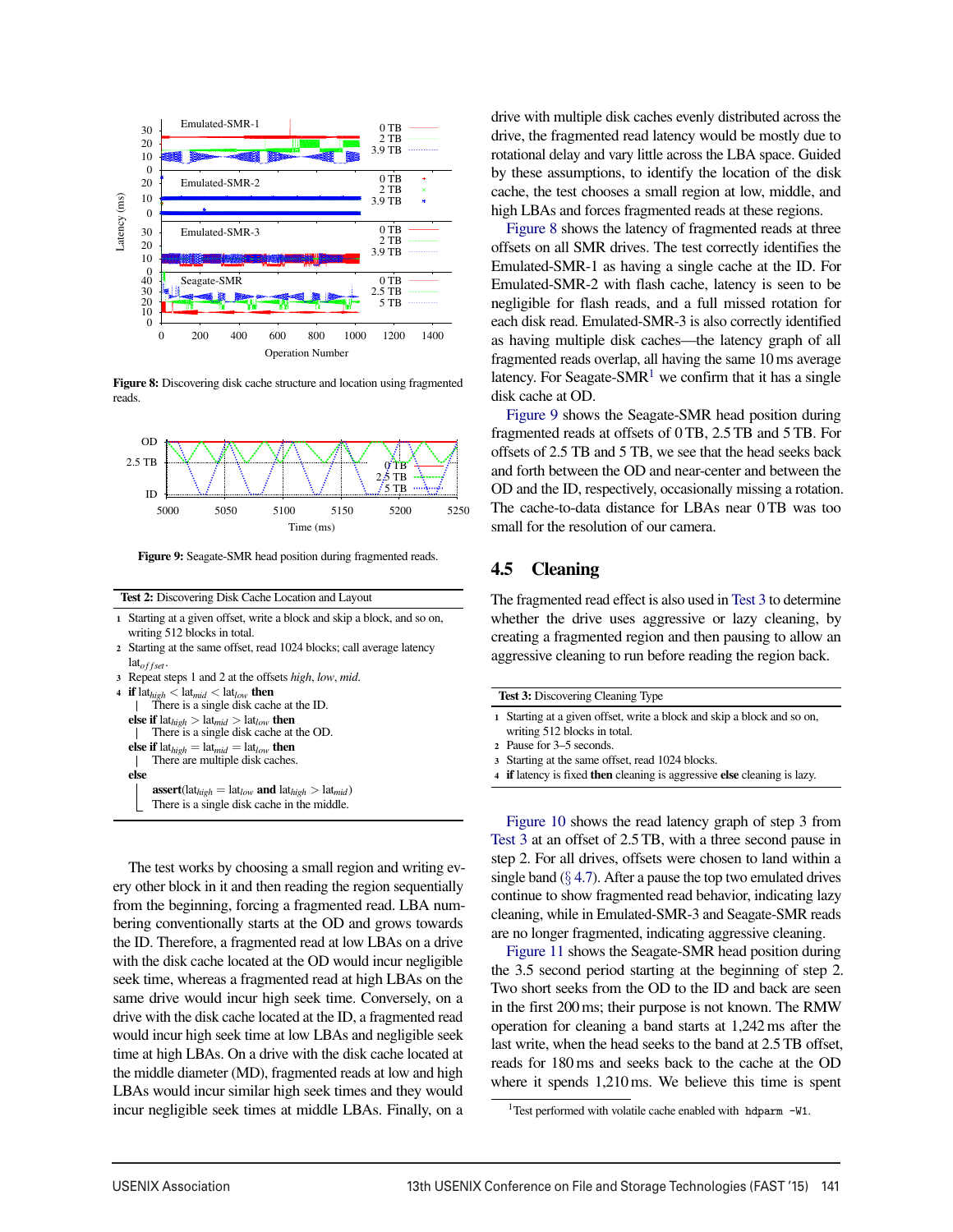





Figure 11: Seagate-SMR head position during the 3.5 second period starting at the beginning of step 2 of Test 3.

forming an updated band and persisting it to the disk cache, to protect against power failure during band overwrite. Next, the head seeks to the band, taking 227 ms to overwrite it and then seeks to the center to update the map. Hence, cleaning a band with half of its content overwritten takes  $\approx 1.6$  s. We believe the center to contain the map because the head always moves to this position after performing a RMW, and stays there for a short period before eventually parking at the ID. At 3 seconds reads begin and the head seeks back to the band location, where it stays until reads complete (only the first 500 ms is seen in Figure 11).

We confirmed that the operation starting at 1,242 ms is indeed an RMW: when step 3 is begun before the entire cleaning sequence has completed, read behavior is unchanged from Test 2. We did not explore the details of the RMW; alternatives like *partial read-modify-write* [38] may also have been used.

#### 4.5.1 Seagate-SMR Cleaning Algorithm

We next start exploring performance-relevant details that are specific to the Seagate-SMR cleaning algorithm, by running Test 4. In step 1, as the drive receives random writes, it sequentially logs them to the persistent cache as they arrive. Therefore, immediately reading the blocks back in the written order should result in a fixed rotational delay with no seek time. During the pause in step 3, cleaning process moves the blocks from the persistent cache to their native locations. As a result,



Figure 12: Latency of reads of random writes immediately after the writes and after 10–20 minute pauses.

reading after the pause should incur varying seek time and rotational delay for the blocks moved by the cleaning process, whereas unmoved blocks should still incur a fixed latency.

| <b>Test 4:</b> Exploring Cleaning Algorithm |
|---------------------------------------------|
| 1 Write 4096 random blocks.                 |
|                                             |

<sup>2</sup> Read back the blocks in the written order.

In Figure 12 read latency is shown immediately after step 2, and then after 10, 30, and 50 minutes. We observe that the latency is fixed when we read the blocks immediately after the writes. If we re-read the blocks after a 10-minute pause, we observe random latencies for the first  $\approx 800$  blocks, indicating that the cleaning process has moved these blocks to their native locations. Since every block is expected to be on a different band, the number of operations with random read latencies after each pause shows the progress of the cleaning process, that is, the number of bands it has cleaned. Given that it takes  $\approx$  30 minutes to clean  $\approx$  3,000 bands, it takes  $\approx 600$  ms to clean a band whose single block has been overwritten. We also observe a growing number of cleaned blocks in the unprocessed region (for example, operations 3,000–4,000 in the 30 minute graph); based on this behavior, we hypothesize that cleaning follows Algorithm 1.

| <b>Algorithm 1:</b> Hypothesized Cleaning Algorithm of Seagate-SMR |  |  |
|--------------------------------------------------------------------|--|--|
|--------------------------------------------------------------------|--|--|

- <sup>1</sup> Read the next block from the persistent cache, find the block's band.
- <sup>2</sup> Scan the persistent cache identifying blocks belonging to the band.
- <sup>3</sup> Read-modify-write the band, update the map.

To test this hypothesis we run Test 5. In Figure 13 we see that after one minute, all of the blocks written in step 1, some of those written in step 2, and all of those written in step 3 have been cleaned, as indicated by non-uniform

<sup>3</sup> Pause for 10–20 minutes.

<sup>4</sup> Repeat steps 2 and 3.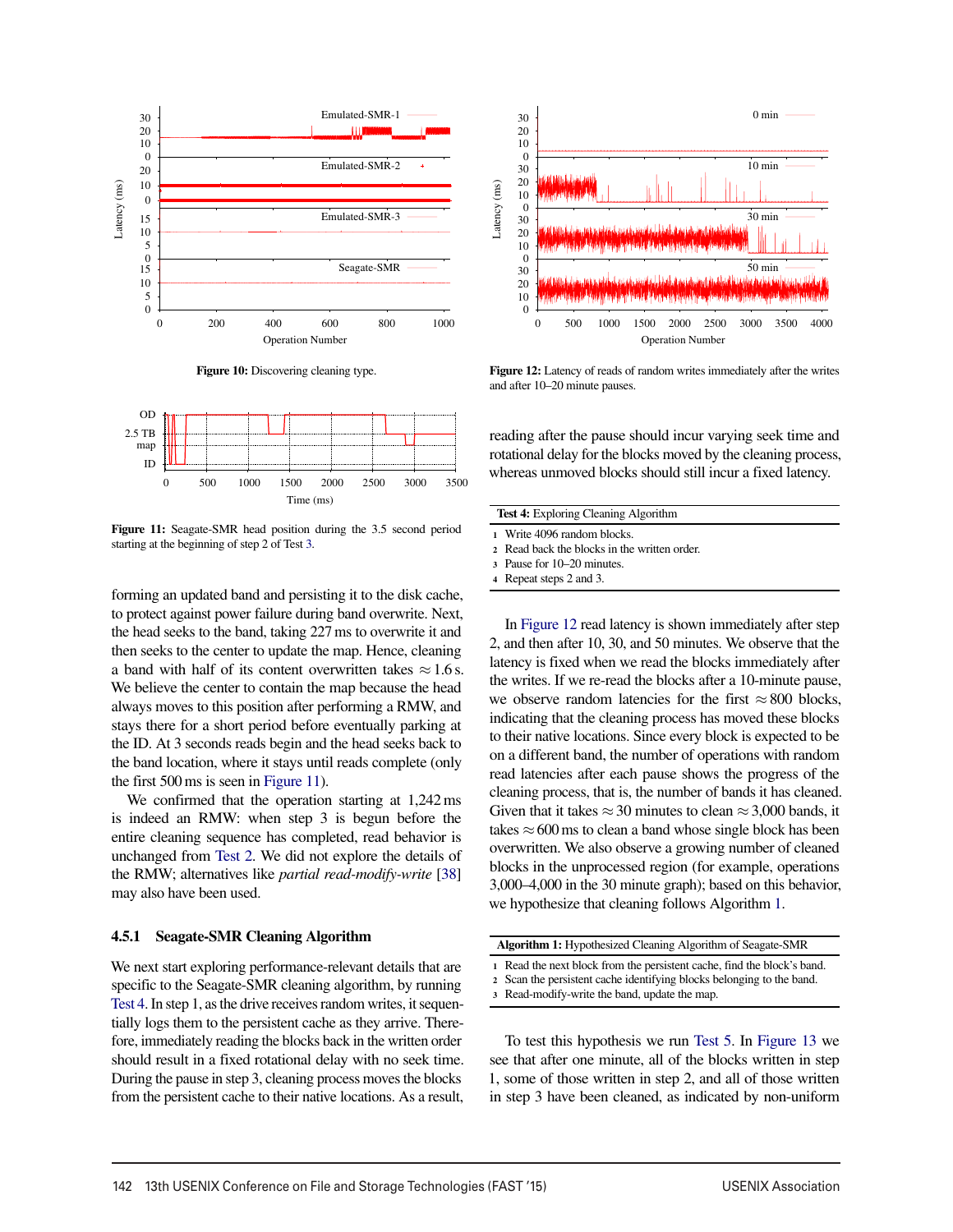Test 5: Verifying the Hypothesized Cleaning Algorithm

- <sup>1</sup> Write 128 blocks from a 256MiB linear region in random order.
- <sup>2</sup> Write 128 random blocks across the LBA space.
- <sup>3</sup> Repeat step 1, using different blocks.
- <sup>4</sup> Pause for one minute; read all blocks in the written order.



Figure 13: Verifying hypothesized cleaning algorithm on Seagate-SMR.

latency, while the remainder of step 2 blocks remain in cache, confirming our hypothesis. After two minutes all blocks have been cleaned. (The higher latency for step 2 blocks is due to their higher mean seek distance.)

#### 4.6 Persistent Cache Size

We discover the size of the persistent cache by ensuring that the cache is empty and then measuring how much data may be written before cleaning begins. We use random writes across the LBA space to fill the cache, because sequential writes may fill the drive bypassing the cache [20] and cleaning may never start. Also, with sequential writes, a drive with multiple caches may fill only one of the caches and start cleaning before all of the caches are full [20]. With random writes, bypassing the cache is not possible; also, they will fill multiple caches at the same rate and start cleaning when all of the caches are almost full.

The simple task of filling the cache is complicated in drives using extent mapping: a cache is considered full when the extent map is full or when the disk cache is full, whichever happens first. The latter is further complicated by journal entries with quantized sizes—as seen previously  $(\S$  4.3.1), a single 4 KB write may consume as much cache space as dozens of 8 KB writes. Due to this overhead, actual size of the disk cache is larger than what is available to host writes—we differentiate the two by calling them *persistent cache raw size* and *persistent cache size*, respectively.

Figure 14 shows three possible scenarios on a hypothetical drive with a persistent cache raw size of 36 blocks and a 12 entry extent map. The minimum journal entry size is 2

blocks, and it grows in units of 2 blocks to the maximum of 16 blocks; out-of-band data of 2 blocks is written with every journal entry; the persistent cache size is 32 blocks.

Part (a) of Figure 14 shows the case of queue depth 1 and 1-block writes. After the host issues 9 writes, the drive puts every write to a separate 2-block journal entry, fills the cache with 9 journal entries and starts cleaning. Every write consumes a slot in the map, shown by the arrows. Due to low queue depth, the drive leaves one empty block in each journal entry, wasting 9 blocks. Exploiting this behavior, Test 6 discovers the persistent cache raw size. In this and the following tests, we detect the start of cleaning by the drop of the IOPS to near zero.

| <b>Test 6:</b> Discovering Persistent Cache Raw Size                                                                                                                                       |  |  |
|--------------------------------------------------------------------------------------------------------------------------------------------------------------------------------------------|--|--|
| 1 Write with a small size and low queue depth until cleaning starts.<br>2 Persistent cache raw size = number of writes $\times$<br>(minimum journal entry size $+$ out-of-band data size). |  |  |

Part (b) of Figure 14 shows the case of queue depth 4 and 1-block writes. After the host issues 12 writes, the drive forms three 4-block journal entries. Writing these journal entries to the cache fills the map and the drive starts cleaning despite a half-empty cache. We use Test 7 to discover the *persistent cache map size*.

| <b>Test 7:</b> Discovering Persistent Cache Map Size                  |  |
|-----------------------------------------------------------------------|--|
| 1 Write with a small size and high queue depth until cleaning starts. |  |

<sup>2</sup> Persistent cache map size = number of writes.

Finally, part (c) of Figure 14 shows the case of queue depth 4 and 4-block writes. After the host issues 8 writes, the drive forms two 16-block journal entries, filling the cache. Due to high queue depth and large write size, the drive is able to fill the cache (without wasting any blocks) before the map fills. We use Test 8 to discover the *persistent cache size*.

| <b>Test 8:</b> Discovering Persistent Cache Size                      |  |
|-----------------------------------------------------------------------|--|
| 1 Write with a large size and high queue depth until cleaning starts. |  |
| 2 Persistent cache size $=$ total host write size.                    |  |

Table 2 shows the result of the tests on Seagate-SMR. In the first row, we discover persistent cache raw size using Test 6. Writing with 4 KiB size and queue depth of 1 produces constant 25 ms latency  $(\S$  4.3), that is 2.5 rotations. Track size is  $\approx$  2 MiB at the OD, therefore, 22,800 operations correspond to  $\approx 100$  GiB.

In rows 2 and 3 we discover the persistent cache map size using Test 7. For write sizes of 4 KiB and 64 KiB cleaning starts after  $\approx$  182,200 writes, which corresponds to 0.7 GiB and 11.12 GiB of host writes, respectively. This confirms that in both cases the drive hits the map size limit, corresponding to scenario (b) in Figure 14. Assuming that the drive uses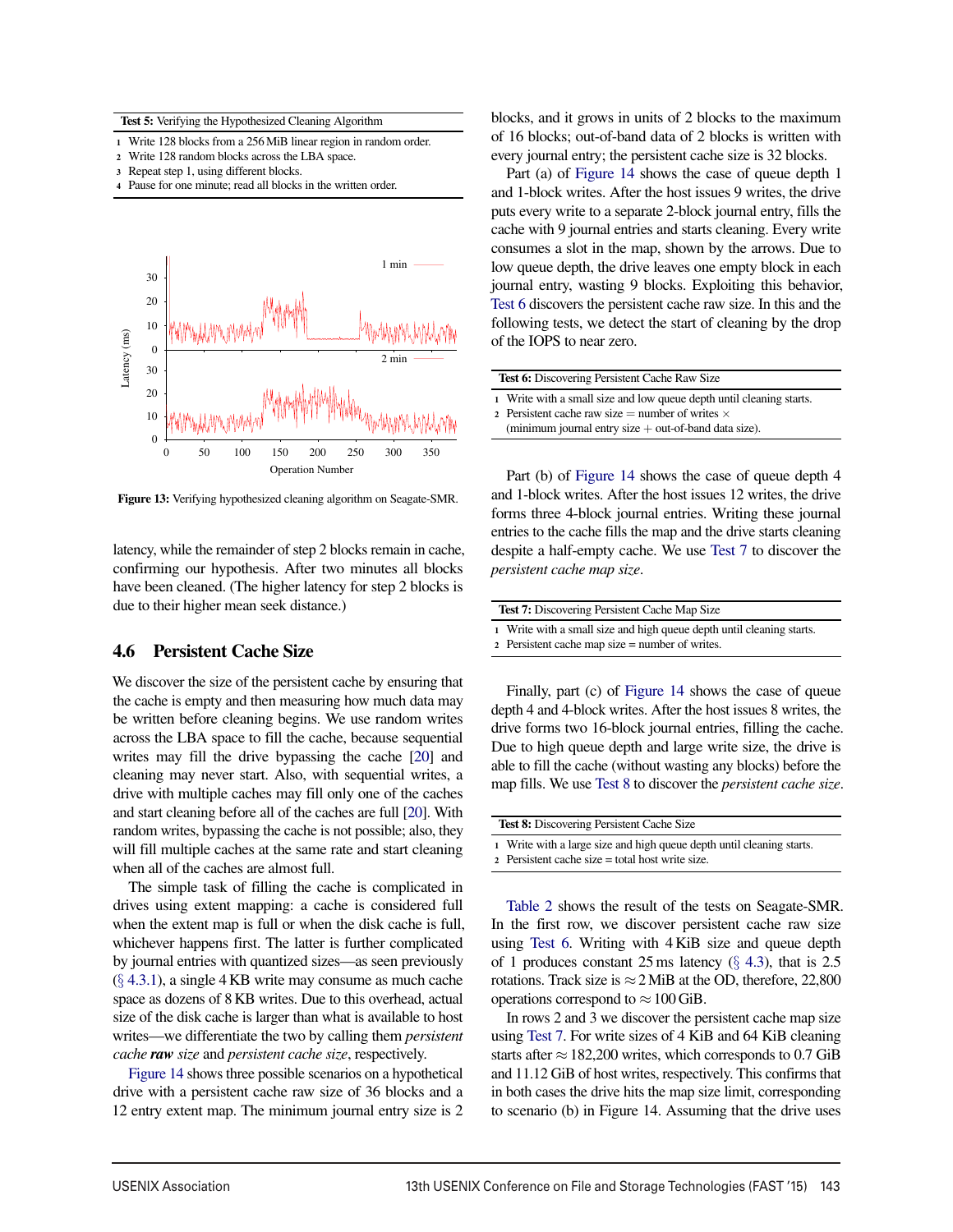

Figure 14: Three different scenarios triggering cleaning on drives using journal entries with quantized sizes and extent mapping. The text on the left explains the meaning of the colors.

10

| Drive      | Write<br>Size | OD | Operation<br>Count | Host<br>Writes | Internal<br>Writes |
|------------|---------------|----|--------------------|----------------|--------------------|
|            | 4 KiB         | 1  | 22,800             | 89 MiB         | 100 GiB            |
|            | 4 KiB         | 31 | 182,270            | $0.7$ GiB      | N/A                |
| Sea-SMR    | 64 KiB        | 31 | 182,231            | $11.12$ GiB    | N/A                |
|            | 128 KiB       | 31 | 137.496            | 16.78 GiB      | N/A                |
|            | 256 KiB       | 31 | 67,830             | 16.56 GiB      | N/A                |
| $Em-SMR-1$ | 4 KiB         | 1  | 9,175,056          | $35$ GiB       | $35$ GiB           |
| $Em-SMR-2$ | 4 KiB         | 1  | 2,464,153          | $9.4$ GiB      | $9.4$ GiB          |
| $Em-SMR-3$ | 4 KiB         |    | 9.175.056          | $35$ GiB       | $35$ GiB           |

Table 2: Discovering persistent cache parameters.

a low watermark to trigger cleaning, we estimate that the map size is 200,000 entries.

In rows 4 and 5 we discover the persistent cache size using Test 8. With 128 KiB writes we write  $\approx$  17 GiB in fewer operations than in row 3, indicating that we are hitting the size limit. To confirm this, we increase write size to 256 KiB in row 5; as expected, the number of operations drops by half while the total write size stays the same. Again, assuming that the drive has hit the low watermark, we estimate that the persistent cache size is 20 GiB.

Journal entries with quantized sizes and extent mapping are absent topics in academic literature on SMR, so emulated drives implement neither feature. Running Test 6 on emulated drives produces all three answers, since in these drives, the cache is block-mapped, and the cache size and cache raw size are the same. Furthermore, set-associative STL divides the persistent cache into cache bands and assigns data bands to them using modulo arithmetic. Therefore, despite having a single cache, under random writes it behaves similarly to a fully-associative cache. The bottom rows of Table 2 show that in emulated drives, Test 8 discovers the cache size (see Table 1) with 95% accuracy.

## 4.7 Band Size

STLs proposed to date [15,20,31] clean a single band at a time, by reading unmodified data from a band and updates from the cache, merging them, and writing the merge result back to a band. Test 9 determines the band size, by measuring the granularity at which this cleaning process occurs.

| <b>Test 9:</b> Discovering the Band Size                                           |  |  |  |
|------------------------------------------------------------------------------------|--|--|--|
| 1 Select an accuracy granularity $a$ , and a band size estimate $b$ .              |  |  |  |
| 2 Choose a linear region of size $100 \times b$ and divide it into a-sized blocks. |  |  |  |
| 3 Write $4$ KiB to the beginning of every $a$ -sized block, in random order.       |  |  |  |
| 4 Force cleaning to run for a few seconds and read 4 KiB from the                  |  |  |  |

beginning of every *a*-sized block in sequential order.

<sup>5</sup> Consecutive reads with identical high latency identify a cleaned band.

Assuming that the linear region chosen in Test 9 lies within a region of equal track length, for data that is not in the persistent cache, 4 KB reads at a fixed stride *a* should see identical latencies—that is, a rotational delay equivalent to (*a* mod *T*) bytes where *T* is the track length. Conversely reads of data from cache will see varying delays in the case of a disk cache due to the different (and random) order in which they were written or sub-millisecond delays in the case of a flash cache.

With aggressive cleaning, after pausing to allow the disk to clean a few bands, a linear read of the written blocks will identify the bands that have been cleaned. For a drive with lazy cleaning the linear region is chosen so that writes fill the persistent cache and force a few bands to be cleaned, which again may be detected by a linear read of the written data.

In Figure 15 we see the results of Test 9 for *a*=1MiB and  $b = 50$  MiB, respectively, with the region located at the 2.5 TB offset; for each drive we zoom in to show an individual band that has been cleaned. We correctly identify the band size for the emulated drives (see Table 1). The band size of Seagate-SMR at this location is seen to be 30MiB; running tests at different offsets shows that bands are iso-capacity within a zone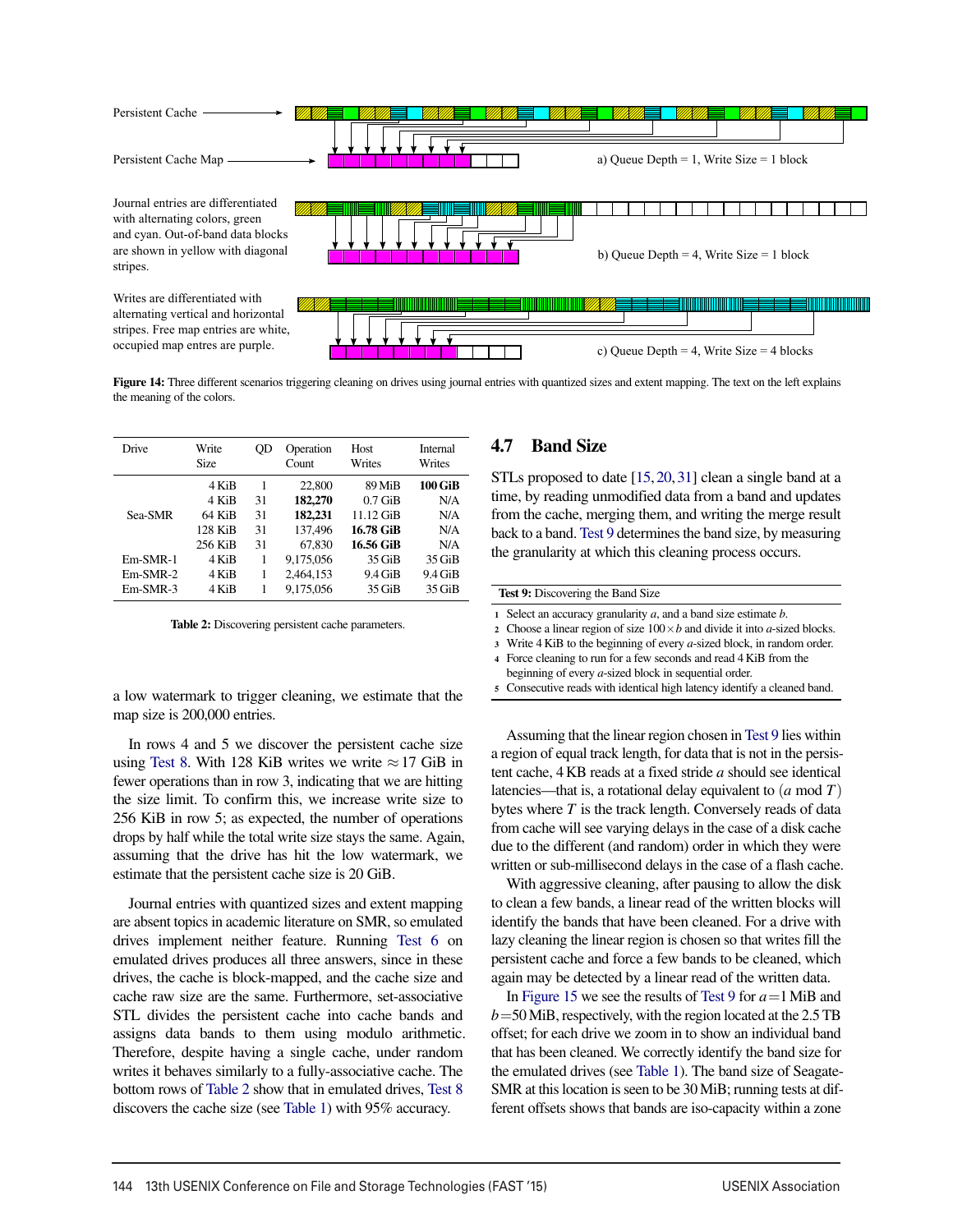

Figure 16: Head position during the sequential read for Seagate-SMR, corresponding to the time period in Figure 15.

 $(\S 4.9)$  but vary from 36 MiB at the OD to 17 MiB at the ID.

Figure 16 shows the head position of Seagate-SMR corresponding to the time period in Figure 15. It shows that the head remains at the OD during the reads from the persistent cache up to 454MiB, then seeks to 2.5 TB offset and stays there for 30MiB, and then seeks back to the cache at OD, confirming that the blocks in the band are read from their native locations.

#### 4.8 Block Mapping

Once we discover the band size  $(\S 4.7)$ , we can use Test 10 to determine the mapping type. This test exploits varying inter-track switching latency between different track pairs to detect if a band was remapped. After overwriting the first two tracks of band *b*, cleaning will move the band to its new location—a different physical location only if dynamic mapping is used. Plotting latency graphs of step 2 and step 4 will produce the same pattern for the static mapping and a different pattern for the dynamic mapping.

Adapting this test to a drive with lazy cleaning involves some extra work. First, we should start the test on a drive after a secure erase, so that the persistent cache is empty. Due to lazy cleaning, the graph of step 4 will be the graph of switching between a track and the persistent cache. Therefore, we will fill the cache until cleaning starts, and repeat step 2 once in a while, comparing its graph to the previous two: if it is similar to the last, then data is still in

Test 10: Discovering mapping type.

<sup>1</sup> Choose two adjacent iso-capacity bands *a* and *b*; set *n* to the number of blocks in a track.

<sup>2</sup> for *i*←0 to *i*<2 do for  $j \leftarrow 0$  to  $j < n$  do Read block *j* of track 0 of band *a* Read block *j* of track *i* of band *b*

<sup>3</sup> Overwrite the first two tracks of band *b*; force cleaning to run.

<sup>4</sup> Repeat step 2.



Figure 17: Mapping Type Detection.

the cache, if it is similar to the first, then the drive uses static mapping, otherwise, the drive uses dynamic mapping.

We used track and block terms to concisely describe the algorithm above, but the size chosen for these algorithmic parameters need not match track size and block size of the underlying drive. Figure 17, for example, shows the plots for the test on Emulated-SMR-3 and Seagate-SMR, using 2MiB for the track size and 16 KiB for the block size. The latency pattern for the Seagate-SMR does not change, indicating a static mapping, but it changes for Emulated-SMR-3, which indeed uses dynamic mapping. We omit the graphs of the remaining drives to save space.

## 4.9 Zone Structure

We use sequential reads (Test 11) to discover the zone structure of Seagate-SMR. While there are no such drives yet, on drives with dynamic mapping a secure erase that would restore the mapping to the default state may be necessary for this test to work. Figure 18 shows the zone profile of Seagate-SMR, with a zoom to the beginning.

Test 11: Discovering Zone Structure

 $\overline{1}$ 

- <sup>1</sup> Enable kernel read-ahead and drive look-ahead.
- <sup>2</sup> Sequentially read the whole drive in 1MiB blocks.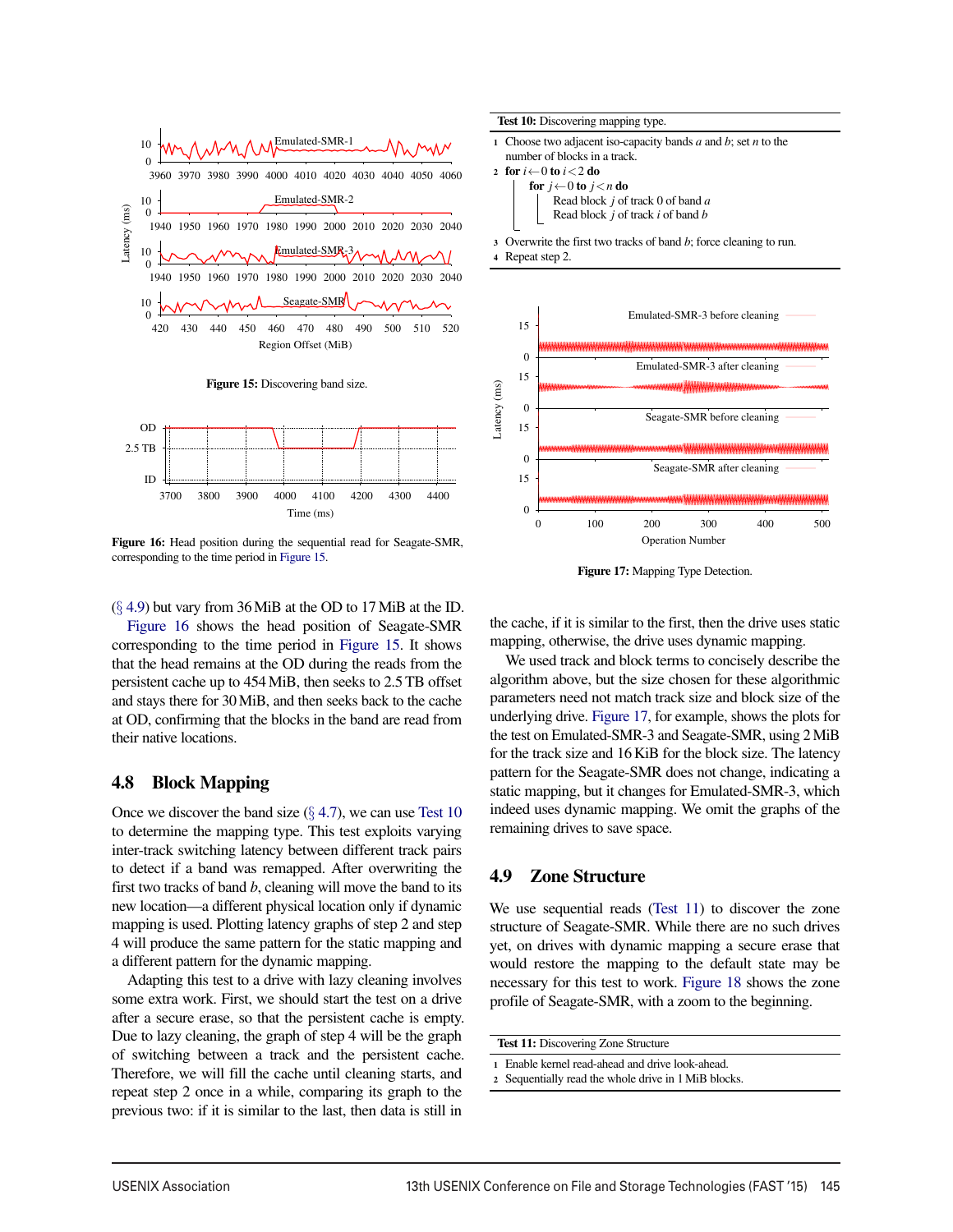

Figure 18: Sequential read throughput of Seagate-SMR.



Figure 19: Seagate-SMR head position during sequential reads at different offsets.

Similar to CMR drives, the throughput falls as we reach higher LBAs; unlike CMR drives, there is a pattern that repeats throughout the graph, shown by the zoomed part. This pattern has an axis of symmetry indicated by the dotted vertical line at 2,264th second. There are eight distinct plateaus to the left and to the right of the axis with similar throughputs. The fixed throughput in a single plateau and a sharp change in throughput between plateaus suggest a wide radial stroke and a head switch. Plateaus corresponds to large zones of size 18–20 GiB, gradually decreasing to 4 GiB as we approach higher LBAs. The slight decrease in throughput in symmetric plateaus on the right is due to moving from a larger to smaller radii, where sector per track count decreases; therefore, throughput decreases as well.

We confirmed these hypotheses using the head position graph shown in Figure 19 (a), which corresponds to the

time interval of the zoomed graph of Figure 18. Unlike with CMR drives, where we could not observe head switches due to narrow radial strokes, with this SMR drive head switches are visible to an unaided eye. Figure 19 (a) shows that the head starts at the OD and slowly moves towards the MD completing this inwards move at 1,457th second, indicated by the vertical dotted line. At this point, the head has just completed a wide radial stroke reading gigabytes from the top surface of the first platter, and it performs a jump back to the OD and starts a similar stroke on the bottom surface of the first platter. The direction of the head movement indicates that the shingling direction is towards the ID at the OD. The head completes the descent through the platters at 2,264th second—indicated by the vertical solid line—and starts its ascent reading surfaces in the reverse order. These wide radial strokes create "horizontal zones" that consist of thousands of tracks on the same surface, as opposed to "vertical zones" spanning multiple platters in CMR drives. We expect these horizontal zones to be the norm in SMR drives, since they facilitate SMR mechanisms like allocation of iso-capacity bands, static mapping, and dynamic band size adjustment [35]. Figure 19 (b) corresponds to the end of Figure 18, shows that the direction of the head movement is reversed at the ID, indicating that both at the OD and at the ID, shingling direction is towards the middle diameter. To our surprise, Figure 19 (c) shows that a conventional serpentine layout with wide serpents is used at the MD. We speculate that although the whole surface is managed as if it is shingled, there is a large region in the middle that is not shingled.

## 5 Related Work

Little has been published on the subject of system-level behavior of SMR drives. Although several works (for example, Amer et al. [15] and Le et al. [39]) have discussed requirements and possibilities for use of shingled drives in systems, only three papers to date—Cassuto et al. [20], Lin et al. [40], and Hall et al. [21]—present example translation layers and simulation results. A range of STL approaches is found in the patent literature [27,31,35,41], but evaluation and analysis is lacking. Several SMR-specific file systems have been proposed, such as SMRfs [14], SFS [18], and HiSMRfs [42]. He and Du [43] propose a static mapping to minimize re-writes for in-place updates, which requires high guard overhead (20%) and assumes file system free space is contiguous in the upper LBA region. Pitchumani et al. [32] present an emulator implemented as a Linux device mapper target that mimics shingled writing on top of a CMR drive. Tan et al. [44] describe a simulation of S-blocks algorithm, with a more accurate simulator calibrated with data from a real CMR drive. To date no work (to the authors' knowledge) has presented measurements of read and write operations on an SMR drive, or performance-accurate emulation of STLs.

This work draws heavily on earlier disk characterization

 $\overline{a}$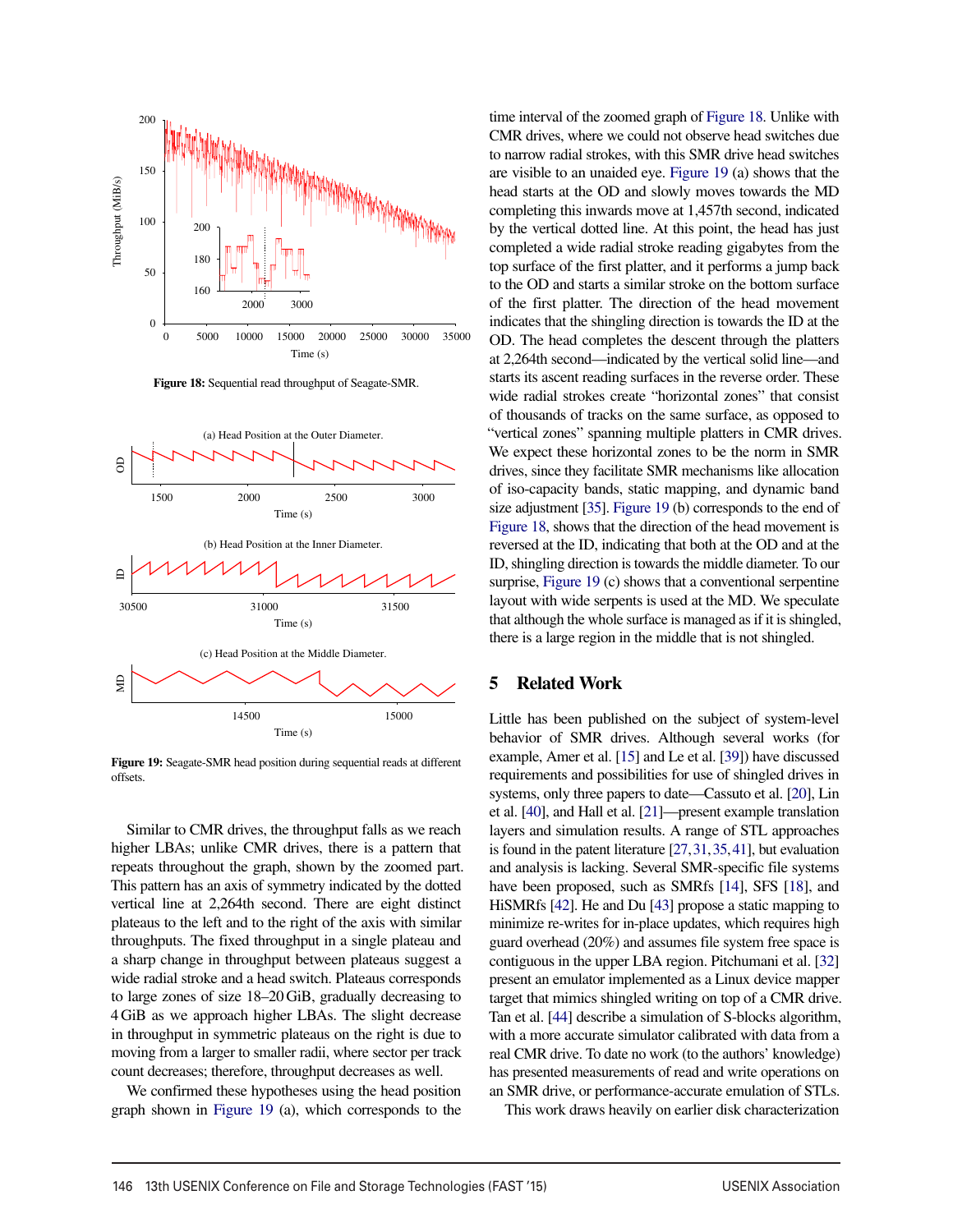|                            | Drive Model        |                    |
|----------------------------|--------------------|--------------------|
| Property                   | ST5000AS0011       | ST8000AS0011       |
| Drive Type                 | <b>SMR</b>         | SMR                |
| Persistent Cache Type      | Disk               | Disk               |
| Cache Layout and Location  | Single, at the OD  | Single, at the OD  |
| Cache Size                 | $20$ GiB           | $25$ GiB           |
| Cache Map Size             | 200,000            | 250,000            |
| <b>Band Size</b>           | $17 - 36$ MiB      | $15-40$ MiB        |
| <b>Block Mapping</b>       | Static             | Static             |
| Cleaning Type              | Aggressive         | Aggressive         |
| Cleaning Algorithm         | <b>FIFO</b>        | FIFO               |
| Cleaning Time              | $0.6 - 1.6$ s/band | $0.6 - 1.6$ s/band |
| Zone Structure             | $4-20$ GiB         | $5-40$ GiB         |
| <b>Shingling Direction</b> | <b>Towards MD</b>  | N/A                |

Table 3: Properties of the 5 TB and the 8 TB Seagate drives discovered using Skylight methodology. The benchmarks worked out of the box on the 8 TB drive. Since the 8 TB drive was on loan, we did not drill a hole on it; therefore, shingling direction for it is not available.

studies that have used micro-benchmarks to elicit details of internal performance, such as Schlosser et al. [45], Gim et al. [26], Krevat et al. [46], Talagala et al. [25], Worthington et al. [24]. Due to the presence of a translation layer, however, the specific parameters examined in this work (and the micro-benchmarks for measuring them) are different.

#### 6 Conclusions and Recommendations

As Table 3 shows, the Skylight methodology enables us to discover key properties of two drive-managed SMR disks automatically. With manual intervention, it allows us to completely reverse engineer a drive. The purpose of doing so is not just to satisfy our curiosity, however, but to guide both their use and evolution. In particular, we draw the following conclusions from our measurements of the 5 TB Seagate drive:

- 1. Write latency with the volatile cache disabled is high (Test 1). This appears to be an artifact of specific design choices rather than fundamental requirements, and we hope for it to drop in later firmware revisions.
- 2. Sequential throughput (with the volatile cache disabled) is much lower (by  $3 \times$  or more, depending on write size) than for conventional drives. (We omitted these test results, as performance is identical to the random writes in Test 1.) Due to the use of static mapping (Test 10), achieving full sequential throughput requires enabling volatile cache.
- 3. Random I/O throughput (with the volatile cache enabled or with high queue depth) is high (Test  $7$ )— $15 \times$ that of the equivalent CMR drive. This is a general property of any SMR drive using a persistent cache.
- 4. Throughput may degrade precipitously when the cache fills after many writes (Table 2). The point at which

this occurs depends on write size and queue depth<sup>2</sup>.

- 5. Background cleaning begins after  $\approx$ 1 second of idle time, and proceeds in steps requiring 0.6–1.6 seconds of uninterrupted idle time to clean a single band. The duration of the step depends on the amount of data updated in the band. Cleaning a band whose single block was overwritten may take 0.6 seconds (Figure 12), whereas cleaning a band with half of its content overwritten may take 1.6 seconds (Figure 11). The number of the steps required is proportional to the number of bands—contiguous regions of 15–40MB  $(\S$  4.7)—that have been modified.
- 6. Sequential reads of randomly-written data will result in random-like read performance until cleaning completes  $(\S$  4.4).

In summary, SMR drives like the ones we studied should offer good performance if the following conditions are met: (a) the volatile cache is enabled or a high queue depth is used, (b) writes display strong spatial locality, modifying only a few bands at any particular time, (c) non-sequential writes (or all writes, if the volatile cache is disabled) occur in bursts of less than 16 GB or 180,000 operations (Table 2), and (d) long powered-on idle periods are available for background cleaning. From the use of aggressive cleaning that presumes long idle periods, we may conclude that the drive is adapted to desktop use, but may perform poorly on server workloads. Further work will include investigation of STL algorithms that may offer a better balance of performance for both.

## Acknowledgments

This work was supported by NetApp, and NSF award CNS-1149232. We thank the anonymous reviewers, Remzi Arpaci-Dusseau, Tim Feldman, and our shepherd, Kimberly Keeton, for their feedback.

## **References**

 $\overline{1}$ 

- [1] Seagate Technology PLC Fiscal Fourth Quarter and Year End 2013 Financial Results Supplemental Commentary, July 2013. Available from http://www. seagate.com/investors.
- [2] Drew Riley. Samsung's SSD Global Summit: Samsung: Flexing Its Dominance In The NAND Market, August 2013.
- [3] DRAMeXchange. NAND Flash Spot Price, September 2014. http://dramexchange.com.

<sup>&</sup>lt;sup>2</sup>Although results with the volatile cache enabled are not presented in § 4.6, they are similar to those for a queue depth of 31.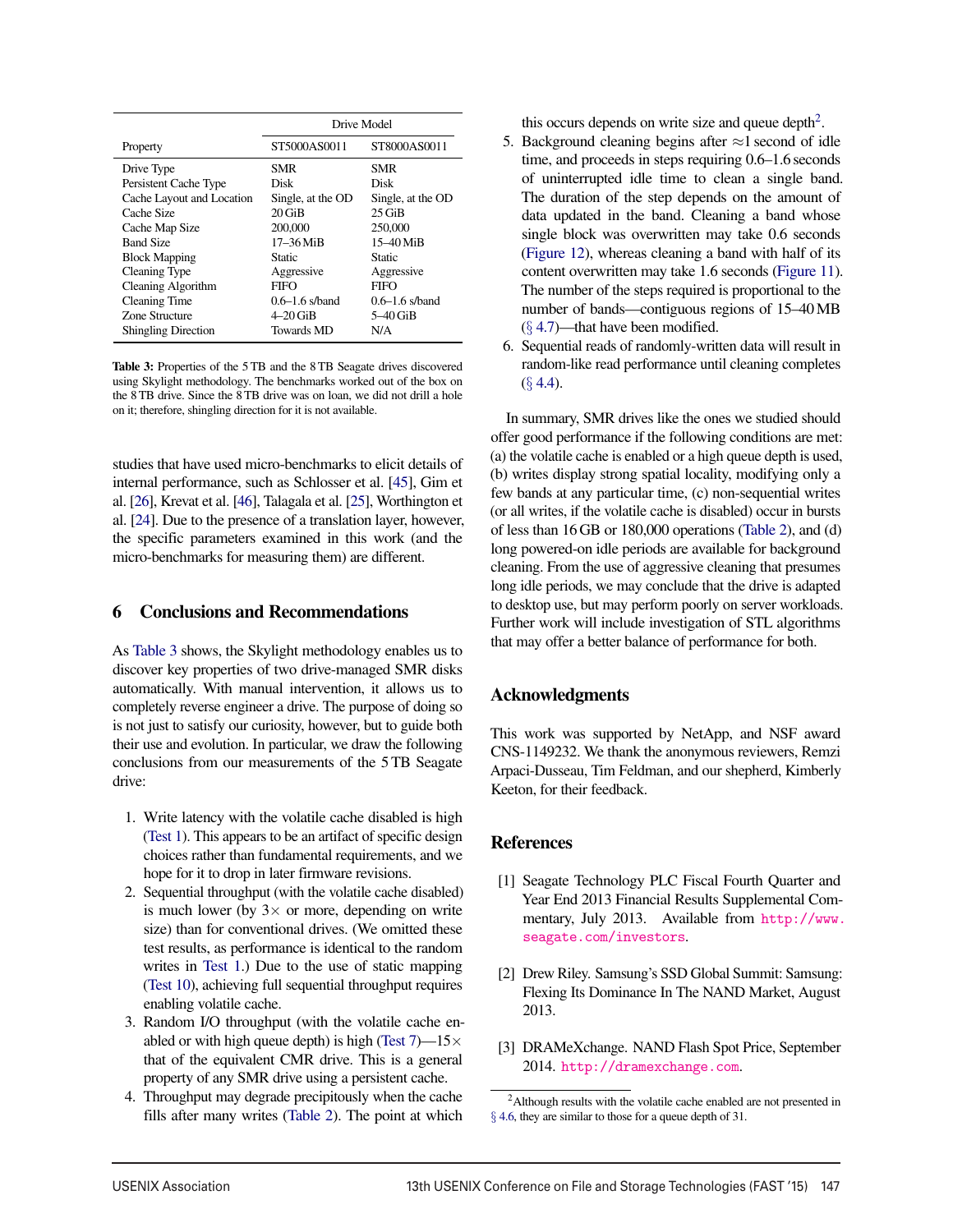- [4] S. N. Piramanayagam. Perpendicular recording media for hard disk drives. *Journal of Applied Physics*, 102(1):011301, July 2007.
- [5] Terascale HDD. Data sheet DS1793.1-1306US, Seagate Technology PLC, June 2013.
- [6] D.A Thompson and J.S. Best. The future of magnetic data storage techology. *IBM Journal of Research and Development*, 44(3):311–322, May 2000.
- [7] R. Wood, Mason Williams, A Kavcic, and Jim Miles. The Feasibility of Magnetic Recording at 10 Terabits Per Square Inch on Conventional Media. *IEEE Transactions on Magnetics*, 45(2):917–923, February 2009.
- [8] Seagate Desktop HDD: ST5000DM000, ST4000DM001. Product Manual 100743772, Seagate Technology LLC, December 2013.
- [9] Seagate Ships Worlds First 8TB Hard Drives, August 2014. Available from http://www.seagate.com/about/newsroom/.
- [10] HGST Unveils Intelligent, Dynamic Storage Solutions To Transform The Data Center, September 2014. Available from http://www.hgst.com/press-room/.
- [11] M.H. Kryder, E.C. Gage, T.W. McDaniel, W.A Challener, R.E. Rottmayer, Ganping Ju, Yiao-Tee Hsia, and M.F. Erden. Heat Assisted Magnetic Recording. *Proceedings of the IEEE*, 96(11):1810–1835, November 2008.
- [12] Elizabeth A Dobisz, Z.Z. Bandic, Tsai-Wei Wu, and T. Albrecht. Patterned Media: Nanofabrication Challenges of Future Disk Drives. *Proceedings of the IEEE*, 96(11):1836–1846, November 2008.
- [13] Sumei Wang, Yao Wang, and R.H. Victora. Shingled Magnetic Recording on Bit Patterned Media at 10 Tb/in2. *IEEE Transactions on Magnetics*, 49(7):3644–3647, July 2013.
- [14] Garth Gibson and Milo Polte. Directions for Shingled-Write and Two-Dimensional Magnetic Recording System Architectures: Synergies with Solid-State Disks. Technical Report CMU-PDL-09-104, CMU Parallel Data Laboratory, May 2009.
- [15] Ahmed Amer, Darrell D. E. Long, Ethan L. Miller, Jehan-Francois Paris, and S. J. Thomas Schwarz. Design Issues for a Shingled Write Disk System. In *Proceedings of the 2010 IEEE 26th Symposium on Mass Storage Systems and Technologies (MSST)*, MSST '10, pages 1–12, Washington, DC, USA, 2010. IEEE Computer Society.
- [16] Garth Gibson and Greg Ganger. Principles of Operation for Shingled Disk Devices. Technical Report CMU-PDL-11-107, CMU Parallel Data Laboratory, April 2011.
- [17] Tim Feldman and Garth Gibson. Shingled magnetic recording: Areal density increase requires new data management. *USENIX ;login issue*, 38(3), 2013.
- [18] D. Le Moal, Z. Bandic, and C. Guyot. Shingled file system host-side management of Shingled Magnetic Recording disks. In *Proceedings of the 2012 IEEE International Conference on Consumer Electronics (ICCE)*, pages 425–426, January 2012.
- [19] INCITS T10 Technical Committee. Information technology - Zoned Block Commands (ZBC). Draft Standard T10/BSR INCITS 536, American National Standards Institute, Inc., September 2014. Available from http://www.t10.org/drafts.htm.
- [20] Yuval Cassuto, Marco A. A. Sanvido, Cyril Guyot, David R. Hall, and Zvonimir Z. Bandic. Indirection Systems for Shingled-recording Disk Drives. In *Proceedings of the 2010 IEEE 26th Symposium on Mass Storage Systems and Technologies (MSST)*, MSST '10, pages 1–14, Washington, DC, USA, 2010. IEEE Computer Society.
- [21] David Hall, John H Marcos, and Jonathan D Coker. Data handling algorithms for autonomous shingled magnetic recording hdds. *IEEE Transactions on Magnetics*, 48(5):1777–1781, 2012.
- [22] Luc Bouganim, Bjorn Jnsson, and Philippe Bonnet. uFLIP: understanding flash IO patterns. In *Proceedings of the Int'l Conf. on Innovative Data Systems Research (CIDR)*, Asilomar, California, 2009.
- [23] Feng Chen, David A. Koufaty, and Xiaodong Zhang. Understanding Intrinsic Characteristics and System Implications of Flash Memory Based Solid State Drives. In *Proceedings of the Eleventh International Joint Conference on Measurement and Modeling of Computer Systems*, SIGMETRICS '09, pages 181–192, New York, NY, USA, 2009. ACM.
- [24] Bruce L. Worthington, Gregory R. Ganger, Yale N. Patt, and John Wilkes. On-line Extraction of SCSI Disk Drive Parameters. In *Proceedings of the 1995 ACM SIGMETRICS Joint International Conference on Measurement and Modeling of Computer Systems*, SIGMETRICS '95/PERFORMANCE '95, pages 146–156, New York, NY, USA, 1995. ACM.
- [25] Nisha Talagala, Remzi H. Arpaci-Dusseau, and D. Patterson. Microbenchmark-based Extraction of

 $\overline{1}$